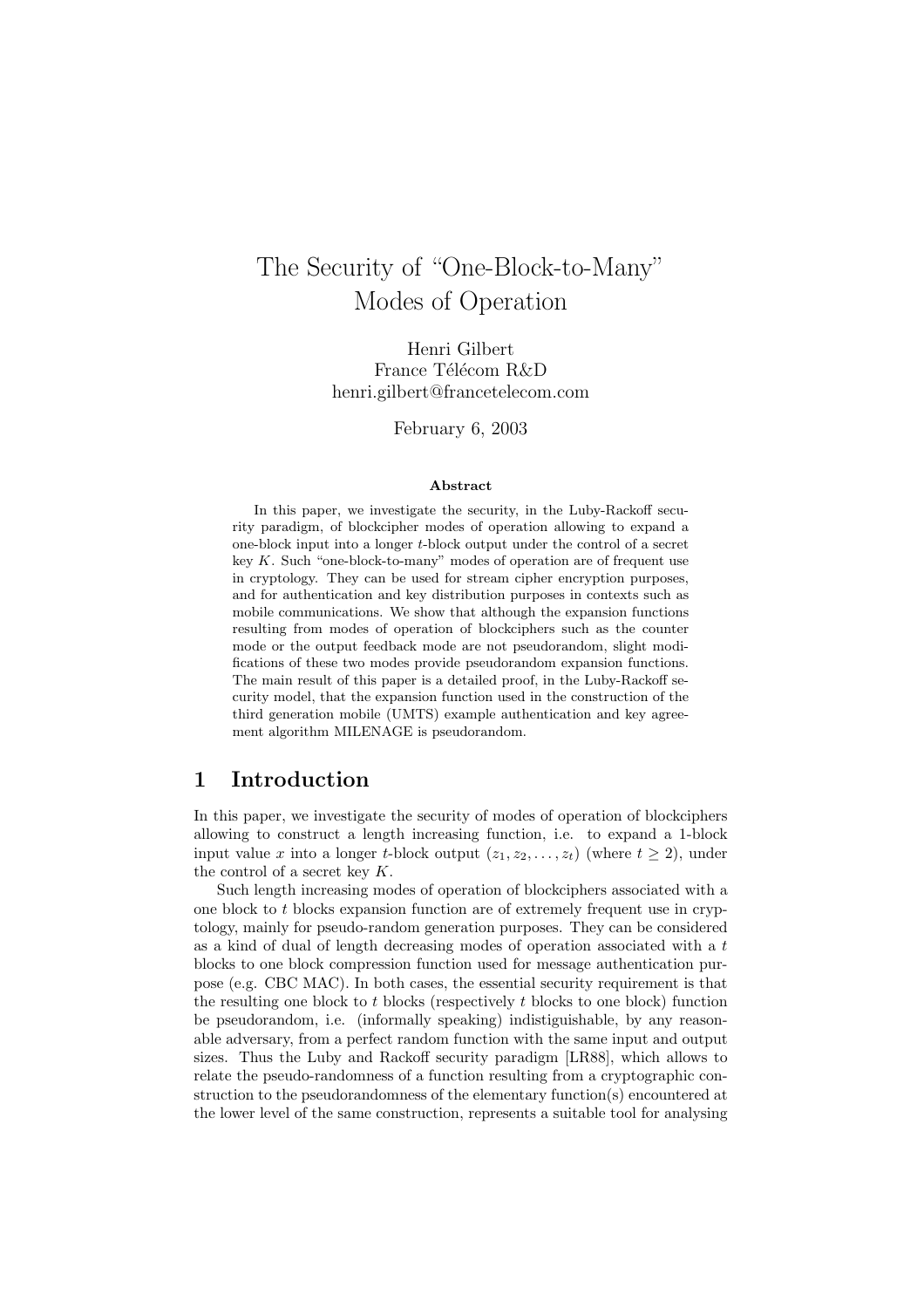the security of both kinds of modes of operation. However, the security and the efficiency of length increasing modes of operation have been much less investigated so far than the one of length decreasing modes of operation such as CBC MAC [BKR94, PR00], R-MAC [JJV02], etc., or than constructions of lengthpreserving functions or permutations such as the Feistel scheme [LR88, Pa91].

The practical significance of length increasing modes of operation of blockciphers comes from the fact that they provide the two following kinds of pseudorandom generation functions, which both represent essential ingredients for applications such as mobile communications security.

#### **Example 1: Stream cipher modes of operation of blockciphers.**

It has become usual for stream ciphers (whether they are derived or not from a mode of operation of a blockcipher) to require that the generated pseudo-random sequences used to encrypt data be not only dependent upon a secret key, but also upon an additional (non secret) input value  $x$ , sometimes referred to as an initialization vector or as an initial value (IV). This holds for most recently proposed stream ciphers, e.g. SEAL [RC98], SCREAM [HCCJ02], SNOW [EJ02], BGML [HN00], and for the stream cipher mode of operation of the KASUMI blockcipher used in the third generation mobile system UMTS [Ka00]. As a consequence, stream ciphers are more conveniently modelled as a length increasing pseudo-random function  $F_K: \{0,1\}^n \to \{0,1\}^{nt}$ ;  $x \mapsto F_K(x) = (z_1, z_2, \dots, z_t)$ than as a mere pseudo-random numbers generator allowing to derive a pseudorandom sequence  $(z_1, z_2, \dots, z_t)$  of nt bits from a secret seed K. The advantage of modelling a stream cipher as a length increasing function generator rather than as a numbers generator is that it allows to reflect the security conditions on the dependance of the pseudo-random sequence in the input value, by requiring that  $F_K$  be a pseudo-random function, indistinguishable from a perfect random function with the same input and output sizes by any reasonable adversary.

#### **Example 2: Combined authentication and key distribution.**

In mobile communication systems (GSM, UMTS, etc.) and more generally in most secret key security architectures where authentication and encryption are provided, protected communications are initiated with a kind of "handshake" where authentication or mutual authentication between the user's device and the network and session key(s) distribution are performed. Such an initial handshake is followed by a protected communication, where the session key(s) resulting from the handshake phase are used to encrypt and/or to authenticate the data exchanges. In order for the handshake protocol not to delay the actual protected communication phase, it is essential to restrict it to two passes and to minimize the amount of data exchanged. For that purpose one of the parties (typically the network in the case of mobile communications) sends a random challenge (accompanied by additional data such as a message authenticated counter value if mutual authentication is needed), and this random challenge serves as an input to a secret key function allowing to derive an authentication response and one or several session key(s). In recent mobile communication systems such as UMTS, the length of the outputs to be produced (measured in 128-bit blocks) far exceeds the 1-block length of the random challenge. Thus, one single operation of a blockcipher does not suffice to produce the various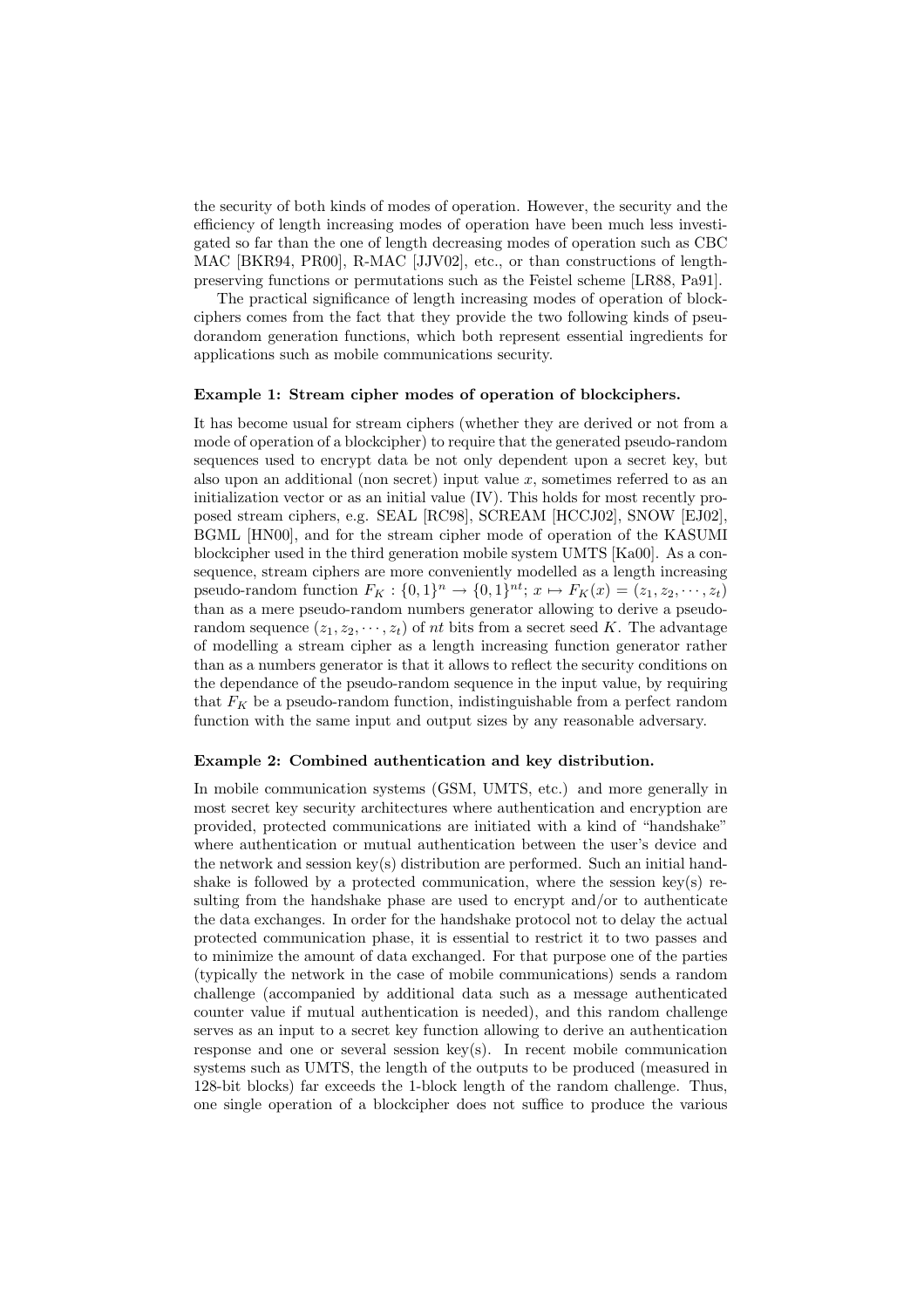outputs needed. In order to base the security of the cryptologic computations performed during the handshake upon the security of a trusted blockcipher, a suitable one-block-to-many mode of operation of the underlying blockcipher has to be defined. The security requirements are not only that each of the output blocks be unpredictable by an adversary. In addition, the information on one subset of the outputs (say for instance an authentication response) should not help an adversary to derive any information about the rest of the outputs (say for instance the session key used to encrypt the subsequent exchanges). These various security requirements can be again reflected, as in the example of stream cipher modes of operation, in saying that the one to  $t$  blocks function  $F_K: \{0,1\}^n \to \{0,1\}^{n.t}$ ;  $x \mapsto F_K(x) = (z_1, z_2, \dots, z_t)$  used to derive the various output values must be indistiguishable from a perfect random function with the same input and output sizes.

In this paper, we show that although the one block to  $t$  blocks functions associated with well known modes of operation of blockciphers such as the Output Feedback mode (OFB) or the so-called Counter mode are not pseudorandom, slightly modified modes of operation in which the one-block input is first "prewhitened" before being subject to an expansion process are pseudorandom in a formally provable manner. The main result of this paper is a detailed pseudorandomness proof, in the Luby and Rackoff security model, for the one to t blocks mode of operation of a blockcipher used in the UMTS example authentication and key distribution algorithm MILENAGE [Mi00], which can be considered as a modified counter mode. We also provide pseudorandomness proofs for a modified version of the OFB mode.

#### **Related work**

The study of pseudorandomness properties of cryptographic constructions initiated Luby and Rackoff's seminal paper [LR88] has represented a very active research area for the last decade. In particular, Patarin clarified the link between the best advantage of a  $q$ -queries distinguisher and the  $q$ -ary transition probabilities associated with  $f$  and proved indistinguihability bounds for numerous r-round Feistel constructions [Pa91], Maurer showed how to generalise indistinguishability results related to perfect random functions to indistinguishability results related to nearly perfect random functions [Ma92], Bellare, Kilian, Rogaway [BKR94], and later on several other authors [PR00, JJV02, BR00] investigated the application of similar techniques to various message authentication modes of operation, Vaudenay embedded techniques for deriving indistinguishability bounds into a broader framework named the decorrelation theory [Va98, Va99]. In this paper, we apply general indistinguishability proof techniques due to Patarin [Pa91] in an essential manner.

Our approach to expansion functions constructions based on blockcipher modes of operation has some connections, but also significant differences, with the following recently proposed blockcipher based expansion function constructions:

- in [DHY02], Desai, Hevia and Yin provide security proofs, in the Luby-Rackoff paradigm, for the ANSI X9.17 pseudo random sequences generation mode of operation of a blockcipher, and for an improved version of this mode which is essentially the same as the modified OFB mode considered in this paper. However, the security model considered in [DHY02] is quite distinct (and somewhat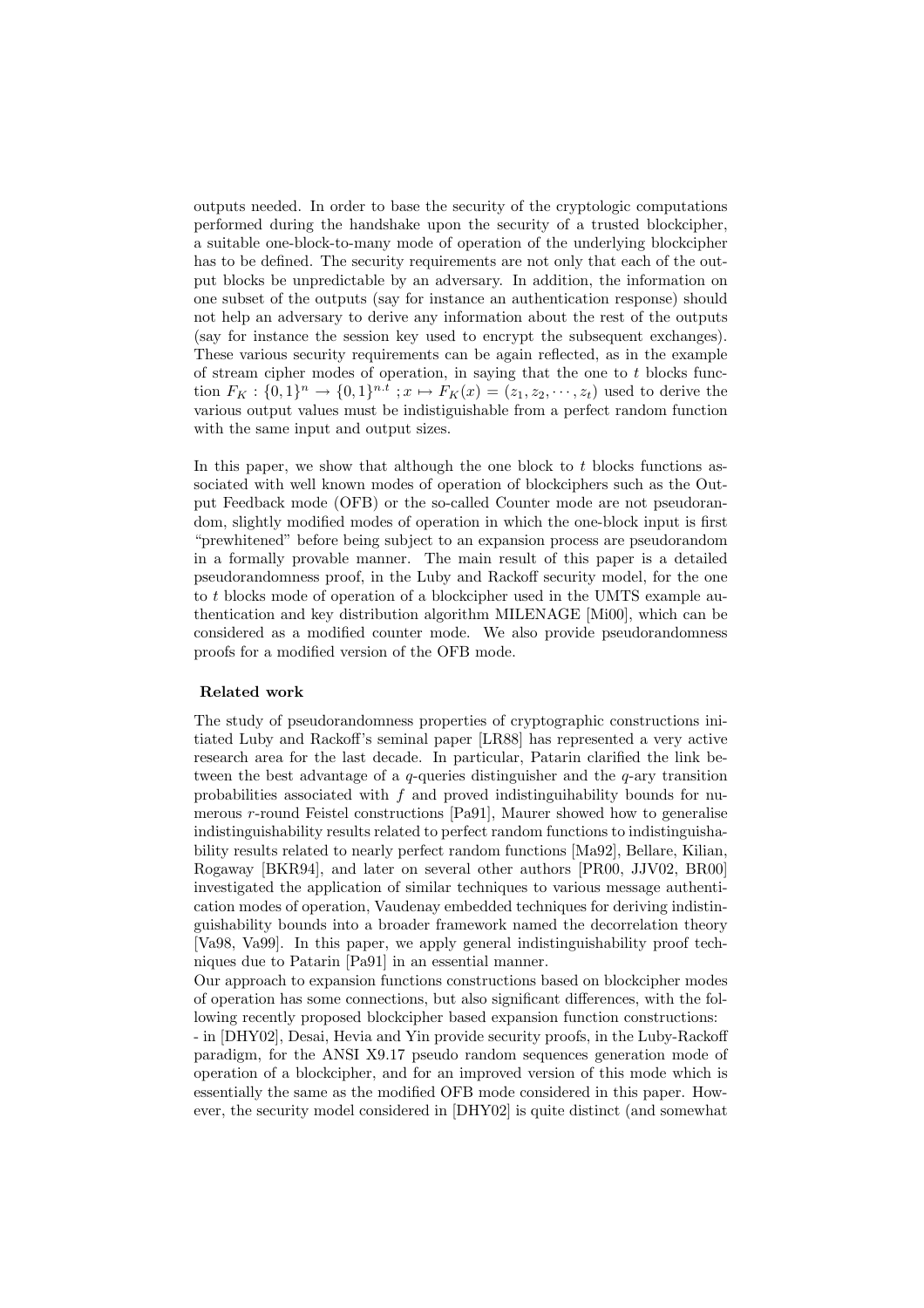complementary): we consider the pseudorandomness properties of the one to t blocks expansion function resulting from the considered mode of operation, whereas [DHY02] models a PRG mode of operation as the iteration a "smaller" keyed state transition and keystream output function, and consider the pseudorandomness properties of such state transition functions.

-in [HN00], Hastad and N¨aslund propose a pseudorandom numbers generator named BMGL. BGML is based on a "key feedback" mode of operation of a blockcipher. The security paradigm underlying BMGL (namely the indistinguishability of pseudorandom numbers sequences from truly random sequences, based upon a combination of the Blum-Micali PRG construction [BM84] and a variant of the Goldreich Levin hard core bits construction [GL89], in which the conjectured onewayness of the key dependance of the blockcipher is used to construct PR sequences of numbers) is quite different from the one considered here (namely the indistinguishability of the constructed expansion function from a perfect random function, assuming that the underlying blockcipher is indistinguishable from a perfect random one-block permutation). The advantage of the BGML approach it that it relies upon less demanding security assumptions for the underlying blockcipher than in our approach, but the disadvantage is that it leads to less efficient constructions in terms of the number of blockcipher invocations per output block.

-in [BDJR97], Bellare, Desai, Jokipii and Rogaway provide security proofs for stream cipher modes of operation, namely the XOR scheme and a stateful variant named CTR schemes. These two modes have some connections with the insecure one block to t blocks mode of operation referred to as the counter mode in this paper. However, a major difference between these modes is that in the XOR and CTR schemes, and adversary has no control at all of the inputs to the underlying blockcipher  $f$  (she can only control the plaintext), whereas in all the one to many blocks modes we consider in this paper, an adversary can control the one-block input value. Thus, there is no contradiction between the facts that the XOR and CTR encryption schemes are shown to be secure in [BDJR97] and that the counter mode of operation can easily be shown to be totally insecure.

This paper is organized as follows: Section 2 introduces basic definitions and results on random functions and security proof techniques in the Luby-Rackoff security model. Section 3 describes various "one-block-to-many" modes of operation of blockciphers, and introduces a modified variant of the counter mode used in MILENAGE and an improved variant of the OFB mode. Sections 4 and 5 present pseudorandomness proofs for the two latter modes.

### **2 Security Framework**

#### **2.1 The Luby-Rackoff Security Paradigm**

A key dependent cryptographic function such as a blockcipher or a mode of operation of a blockcipher can be viewed as a random function associated with a randomly selected key value. It is generally defined using a recursive construction process. Each step of the recursion consists of deriving a random function (or permutation)  $F$  from  $r$  previously defined random functions (or permutations)  $f_1, \dots, f_r$ , and can be represented by a relation of the form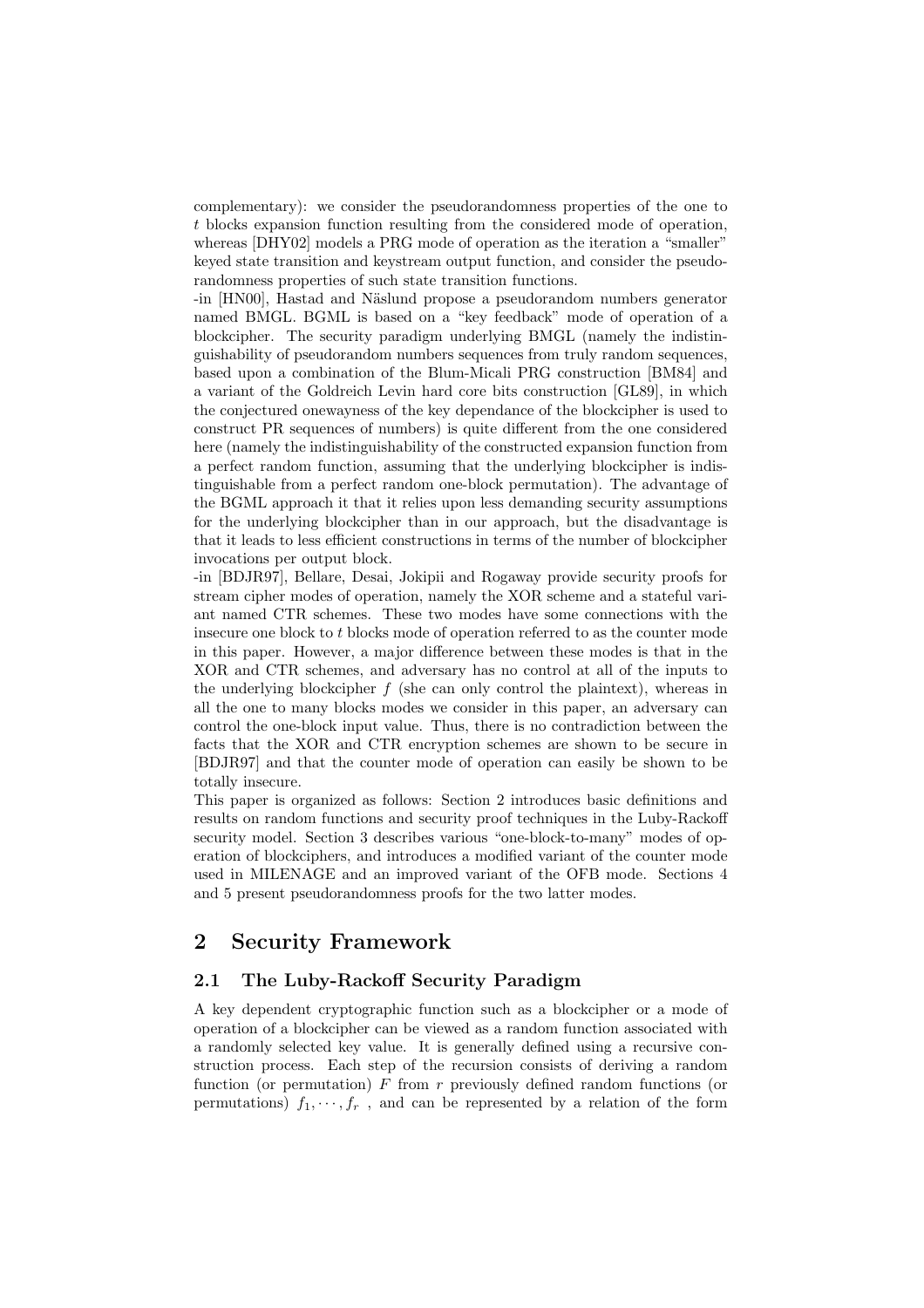$F = \Phi(f_1, \dots, f_r).$ 

One of the strongest security requirement one can put on such a random function or permutation  $F$  is that  $F$  be impossible to distinguish with a non negligible success probability from a perfect random function or permutation  $F^*$ uniformly drawn from the set of all functions (or permutations) with the same input and output sizes, even if a probabilistic testing algorithm  $A$  of unlimited power is used for that purpose and if the number  $q$  of adaptively chosen queries of A to the random instance of F or  $F^*$  to be tested is large.

It is generally not possible to prove indistiguishability properties for "real life" cryptologic random functions and large numbers of queries, because this would require a far too long key length. However, it is often possible to prove or disprove that if a random function  $F$  encountered at a given level of a cryptologic function construction is related to random functions encountered at the lower recursion level by a relation of the form  $f = \Phi(f_1, \dots, f_r)$ , then if we replace the actual  $f_1$  to  $f_r$  random functions of the cipher by independent perfect random functions or permutations  $f_1^*$  to  $f_r^*$  (or, in a more sophisticated version of the same approach, by  $f'_1$  to  $f'_r$  functions which are sufficiently indistinguishable from  $f_1^*$  to  $f_r^*$ ), then the resulting modified random function F is indistinguishable from a random function (or permutation). This provides a useful method for assessing the soundness of blockcipher constructions.

For instance, in the case of a three-round Feistel construction, a well known theorem first proved by Luby and Rackoff [LR88] provides upper bounds on the  $|p - p^*|$  advantage of any testing algorithm A in distinguishing the 2n-bit random permutation  $F = \Psi(f_1^*, f_2^*, f_3^*)$  deduced from three independent perfect random functions  $f_1^*, f_2^*$  and  $f_3^*$  from a perfect random 2n-bit permutation  $F^*$  with q adaptively chosen queries to the tested instance of F or  $F^*$ . This advantage is less than  $\frac{q^2}{2^n}$ . Another example is for the  $F = \Phi_{CBCMAC}(f)$  CBC-MAC construction allowing to derive a  $tn$ -bit to  $n$ -bit message authentication function from chained invocations of a an *n*-bit to *n*-bit function  $f$ . It was shown by Bellare, Kilian and Rogaway in [BKR94] that if  $q^2t^2 \leq 2^{n+1}$ , then the advantage of any testing algorithm A in distinguishing the random function  $F = \Phi_{CBCMAC}(f^*)$  derived from a perfect nt -bit to n-bit random function using q adaptively chosen queries is less than  $3\frac{q^2t^2}{2^{n+1}}$ .

In this paper, we will consider constructions of the form  $F = \Phi(f)$ , allowing to derive a n-bit to nt-bit function from several invocations of the same instance of an *n*-bit permutation  $f$ , representing a blockcipher of blocksize *n*. We will show that for suitable modes of operation  $\Phi$ , the random function  $F = \Phi(f^*)$ derived from a perfect  $n$ -bit random permutation is indistinguishable from a perfect *n*-bit to *nt*-bit random function  $F^*$ .

#### **2.2 Random Functions**

Through the rest of this paper we are using the following notation:

-  $I_n$  denotes the set  $\{0,1\}^n$ 

-  $F_{n,m}$  denotes the set  $I_n^{I_m}$  of functions from  $I_n$  into  $I_m$ . Thus  $|F_{n,m}| = 2^{m \cdot 2^n}$ 

-  $P_n$  denotes the set of permutations on  $I_n$ . Thus  $|P_n| = 2^n!$ .

A random function of  $F_{n,m}$  is defined as a random variable F of  $F_{n,m}$ , and can be viewed as a probability distribution  $(Pr[F = \varphi])_{\varphi \in F_{n,m}}$  over  $F_{n,m}$ , or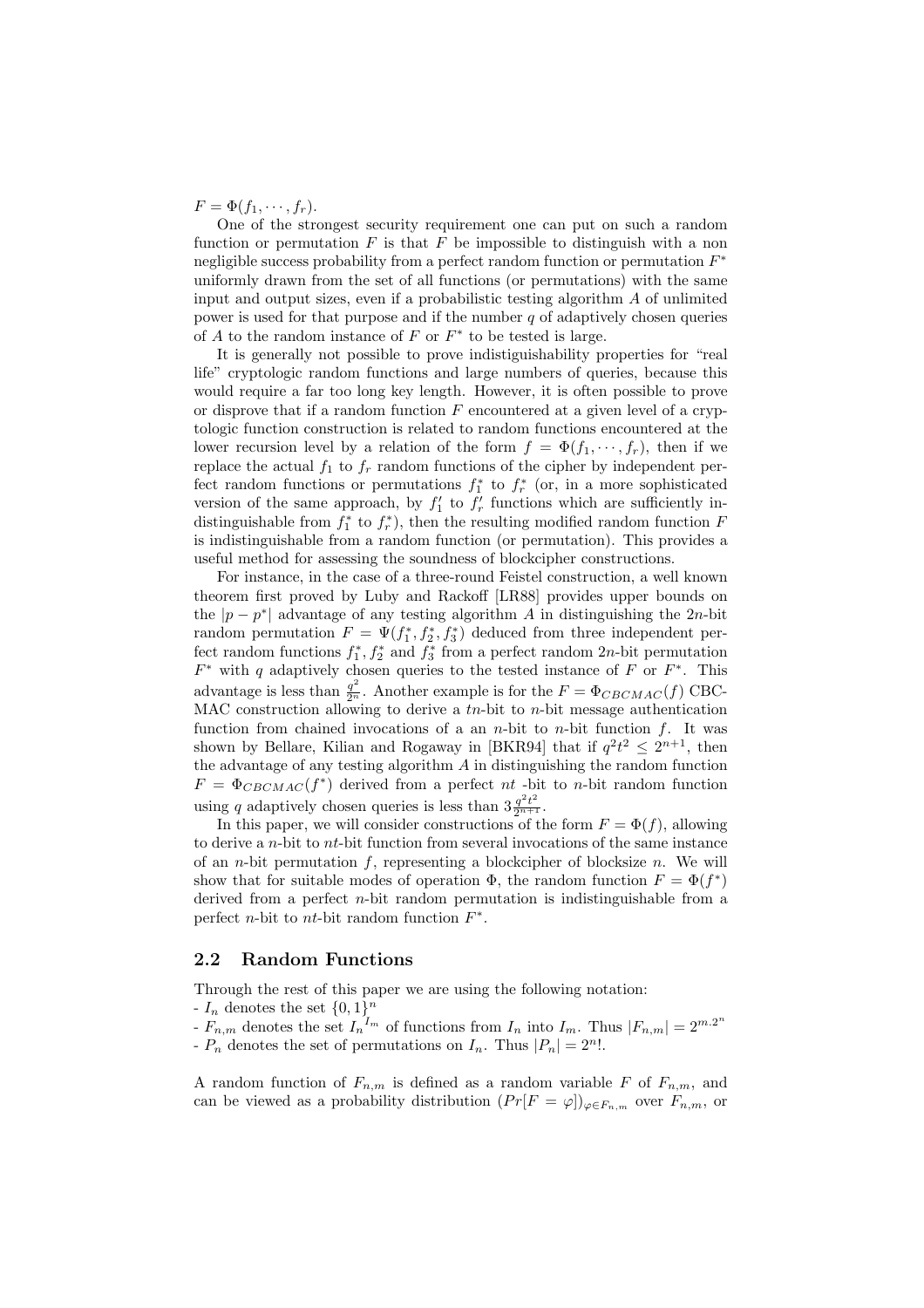equivalently as a family  $(F_{\omega})_{\omega \in \Omega}$  of  $F_{n,m}$  elements. In particular:

- A n-bit to m-bit key dependent cryptographic function is determined by a randomly selected key value  $K \in \mathcal{K}$ , and can thus be represented by the random function  $F = (f_K)_{K \in \mathcal{K}}$  of  $F_{n,m}$ .

-A cryptographic construction of the form  $F = \Phi(f_1, f_2, \dots, f_r)$  can be viewed as a random function of  $F_{n,m}$  determined by r random functions  $f_i \in F_{n_i,m_i}$ ,  $i = 1 \cdots r$ .

**Definition 1** *We define a perfect random function*  $F^*$  *of*  $F_{n,m}$  *as a uniformly drawn element of*  $F_{n,m}$ . In other words,  $F^*$  *is associated with the uniform* probability distribution over  $F_{n,m}$ . We define a perfect random permutation  $f^*$ *on*  $I_n$  *as a uniformly drawn element of*  $P_n$ *. In other words,*  $f^*$  *is associated with the uniform probability distribution over*  $P_n$ .

**Definition 2** *(*q*-ary transition probabilities associated to* F*). Given a random function* F of  $F_{n,m}$ , we define the transition probability  $Pr[\mathbf{x} \stackrel{F}{\mapsto} \mathbf{y}]$  associated *with a q-tuple* **x** *of*  $I_n$ *inputs and a q-tuple* **y** *of*  $I_m$  *outputs as* 

$$
Pr[\mathbf{x} \stackrel{F}{\mapsto} \mathbf{y}] = Pr[F(x^1) = y^1 \land F(x^2) = y^2 \land \dots \land F(x^q) = y^q]
$$
  
= 
$$
Pr_{\omega \in \Omega}[F_{\omega}(x^1) = y^1 \land F_{\omega}(x^2) = y^2 \land \dots \land F_{\omega}(x^q) = y^q]
$$

In the sequel we will use the following simple properties:

**Property 1** Let  $f^*$  be a perfect random permutation on  $I_n$ . If  $\mathbf{x} = (x^1, ..., x^q)$ *is a q-tuple of pairwise distinct*  $I_n$  *values and*  $y = (y^1, ..., y^q)$  *is a q-tuple of pairwise distinct*  $I_n$  *values then*  $Pr[\mathbf{x} \overset{f^*}{\mapsto} \mathbf{y}] = (|I_n| - q)! / |I_n|! = \frac{(2^n - q)!}{(2^n)!}$ 

**Property 2** Let  $f^*$  be a perfect random permutation on  $I_n$ . If x and x' are two *distinct elements of*  $I_n$  *and*  $\delta$  *is any fixed value of*  $I_n$ *, then*  $Pr[f^*(x) \oplus f^*(x')]$  $\delta] \leq \frac{2}{2^n}.$ 

Proof: 
$$
\Pr[f^*(x) \oplus f^*(x') = 0] = 0
$$
 since  $x \neq x'$ . If  $\delta \neq 0$ ,  $\Pr[f^*(x) \oplus f^*(x') = \delta] = \frac{2^{n} \cdot 2^{n-2} \cdots 1}{2^{n}!} = \frac{1}{2^n-1} \leq \frac{2}{2^n}$ . So,  $\Pr[f^*(x) \oplus f^*(x') = \delta] \leq \frac{2}{2^n}$ .

#### **2.3 Distinguishing two random functions**

In proofs of security such as the one presented in this paper, we want to upper bound the probability of any algorithm to distinguish whether a given fixed  $\varphi$ function is an instance of a  $F = \Phi(f_1^*, f_2^*, ..., f_r^*)$  random function of  $F_{n,m}$  or an instance of the perfect random function  $F^*$ , using less than q queries to  $\varphi$ .

Let  $A$  be any distinguishing algorithm of unlimited power that, when input with a  $\varphi$  function of  $F_{n,m}$  (which can be modelled as an "oracle tape" in the probabilistic Turing Machine associated with  $A$ ) selects a fixed number q of distinct chosen or adaptively chosen input values  $x^i$  (the queries), obtains the q corresponding output values  $y^{i} = F(x^{i})$ , and based on these results outputs 0 or 1. Denote by  $p$  (resp by  $p^*$ ) the probability for A to answer 1 when applied to a random instance of F (resp of  $F^*$ ). We want to find upper bounds on the advantage  $Adv_A(F, F^*) = |p - p^*|$  of A in distinguishing F from  $F^*$  with q queries.

As first noticed by Patarin [Pa91], the best advantage  $Adv_A(F, F^*)$  of any distinguishing algorithm A in distinguishing F from  $F^*$  is entirely determined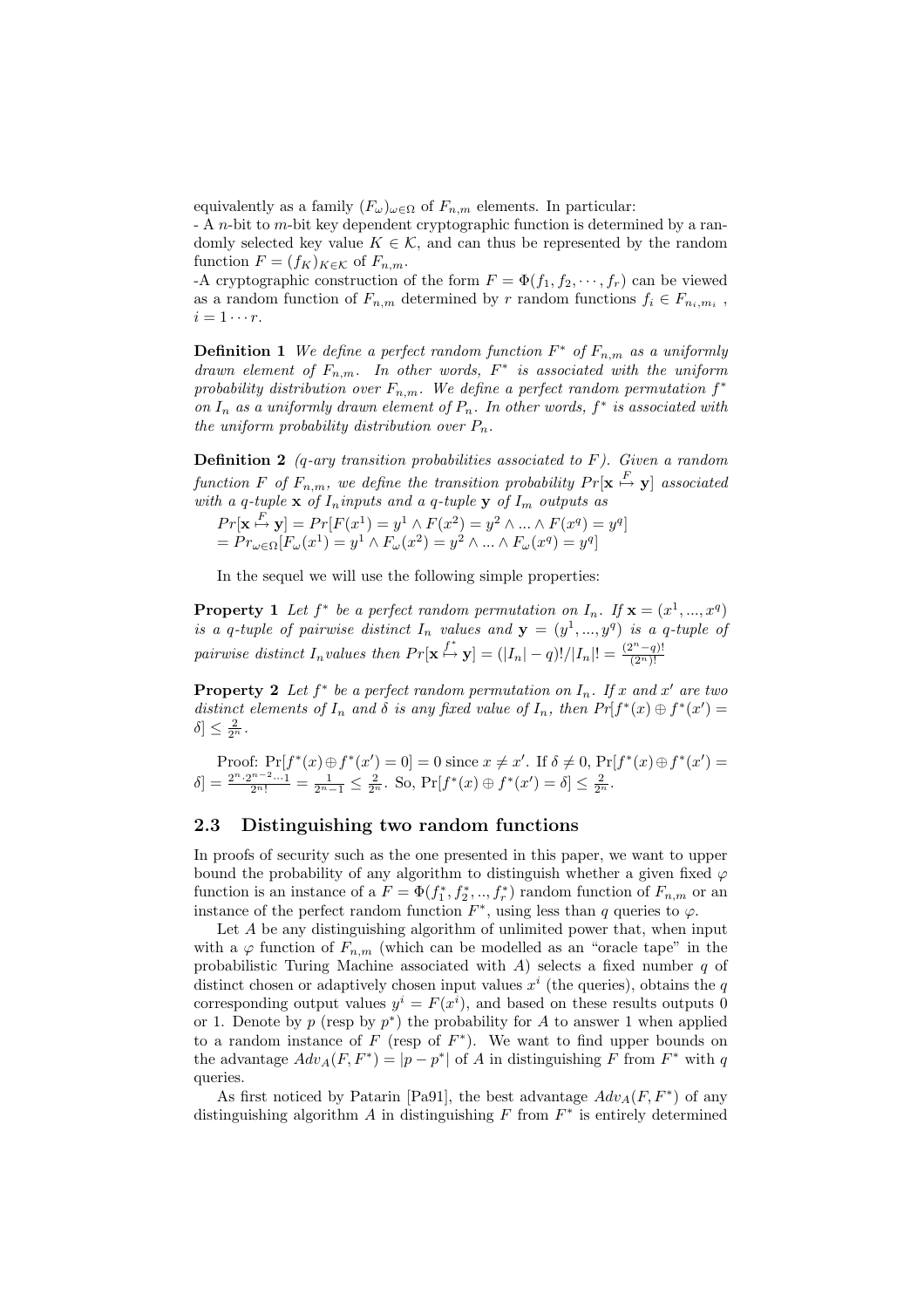by the q-ary transition probabilities  $Pr[\mathbf{x} \stackrel{F}{\mapsto} \mathbf{y}]$  associated with each  $\mathbf{x} =$  $(x^1, \dots, x^q)$  q-tuple of pairwise distinct  $I_n$  values and each  $y = (y^1, \dots, y^q)$  $q$ -tuple of  $I_m$  values. The following Theorem, which was first proved in [Pa91] and an equivalent version of which is stated in [Va99], is a very useful tool for deriving upper bounds on  $Adv_A(F, F^*)$  based on properties of the  $Pr[\mathbf{x} \stackrel{F}{\mapsto} \mathbf{y}]$ q-ary transition probabilities.

**Theorem 1** *Let* F *be a random function of*  $F_{n,m}$  *and*  $F^*$  *be a perfect random function representing a uniformly drawn random element of*  $F_{n,m}$ . Let q be an integer. Denote by X the subset of  $I_n^q$  containing all the q-tuples  $\mathbf{x} =$  $(x^1, \dots, x^q)$  *of pairwise distinct elements. If there exists a subset* Y *of*  $I_m^q$  *and two positive real numbers*  $\epsilon_1$  *and*  $\epsilon_2$  *such that* 

 $|I| \geq (1 - \epsilon_1) \cdot |I_m|^q$  *(i)* 

2)  $\forall$ **x** ∈  $X \forall$ **y** ∈  $YPr[x \stackrel{F}{\mapsto}$ **y**] ≥ (1 −  $\epsilon_2$ ) ·  $\frac{1}{|I_m|}$ *<sup>q</sup> (ii) then for any* A *distinguishing algorithm using* q *queries* 

$$
Adv_A(F, F^*) \le \epsilon_1 + \epsilon_2.
$$

In order to improve the selfreadability of this paper, a short proof of Theorem 1, which structure is close to the one of the proof given in [Pa91], is provided in appendix at the end of this paper.

## **3 Description of length increasing modes of operation of blockciphers**

We now describe a few natural length increasing modes of operation of a blockcipher. Let us denote the blocksize (in bits) by  $n$ , and let us denote by  $t$  a fixed integer such that  $t \geq 2$ . The purpose of one to t blocks modes of operation is to derive an n-bit to th-bit random function  $F$  from an n-bit to th-bit random function f (representing a blockcipher associated with a random key value  $K$ ) in such a way that  $F$  be indistinguishable from a perfect *n*-bit to tn bit random function if f is indistinguishable from a perfect random permutation  $f^*$ . We show that the functions associated with the well known OFB mode and with the so-called counter mode of operation are not pseudorandom and introduce enhanced modes of operation, in particular the variant of the counter mode encountered in the UMTS example authentication and key distribution algorithm MILENAGE.

### **3.1 The expansion functions associated with the counter and OFB modes of operation are not pseudorandom**

**Definition 3** *Given any t fixed distinct one-block values*  $c_1, \dots, c_t \in \{0, 1\}^n$ and any random permutation f over  $\{0,1\}^n$ , the one block to t blocks function FCNT *associated with the Counter mode of operation of* f *is defined as follows:*

 $F_{CNT}(f): \{0,1\}^n \to \{0,1\}^{nt}$   $x \mapsto (z_1, \dots, z_t) = (f(x \oplus c_1), \dots, f(x \oplus c_t))$ 

*Given any random permutation*  $f$  *over*  $\{0, 1\}^n$ *, the* 1 block to t blocks function FOFB *associated with the output feedback mode of operation of* f *is defined as*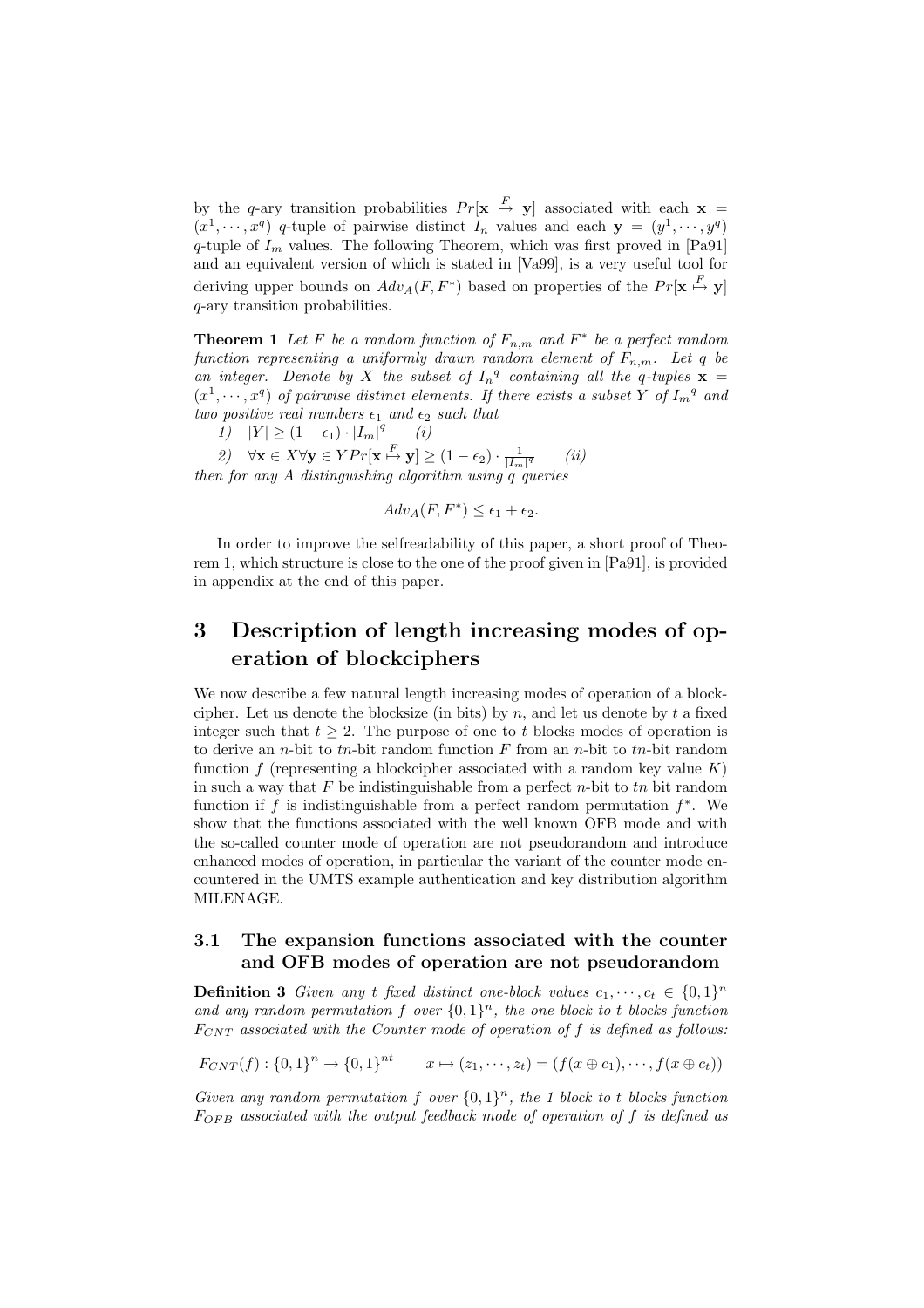

Figure 1: The counter and OFB modes of operation

*follows:*

 $F_{OFB}(f): \{0,1\}^n \to \{0,1\}^{nt} \qquad x \mapsto (z_1, \dots, z_t)$ *where the*  $z_i$  *are recursively given by*  $z_1 = f(x); z_2 = f(z_1); \dots; z_t = f(z_{t-1})$ 

It is straightforward that  $F_{CNT}$  and  $F_{OFB}$  are not a pseudorandom. As a matter of fact, let us consider the case where  $F_{CNT}$  and  $F_{OFB}$  are derived from a perfect random permutation  $f^*$ . Let x denote any arbitrary value of  $\{0,1\}^n$ , and  $(z_1, \dots, z_t)$  denote the  $F_{CNT}(x)$  value. For any fixed pair  $(i, j)$  of distinct elements of  $\{1, 2, ..., t\}$ , let us denote by  $(z'_1, ..., z'_t)$  the  $F_{CNT}$  output value corresponding to the modified input value  $x' = x \oplus c_i \oplus c_j$ . The obvious property that  $z_i' = z_j$  and  $z_j' = z_i$  provides a distinguisher of  $F_{CNT}$  from a perfect one block to t-blocks random function  $F^*$  which requires only two oracle queries. Similarly, to proof that  $F_{OFB}$  is not pseudorandom, let us denote by x and  $(z_1, \dots, z_t)$  any arbitrary value of  $\{0, 1\}^n$  and the  $F_{CNT}(x)$  value. With an overwhelming probability,  $f^*(x) \neq x$ , so that  $z_1 \neq x$ . Let us denote by x' the modified input value given by  $x' = z_1$ , and by  $(z'_1, \dots, z'_t)$  the corresponding  $F_{OFB}$  output value. It directly follows from the definition of  $F_{OFB}$  that for  $i = 1, \dots, t-1, z_i' = z_{i+1}$ . This provides a distinguisher of  $F_{OFB}$  from a perfect one block to t-blocks random function  $F^*$  which requires only two oracle queries.

The above distinguishers indeed represent serious weaknesses in operational contexts where the input value of  $F_{CNT}$  or  $F_{OFB}$  can be controlled by an adversary. For instance if  $F_{CNT}$  or  $F_{OFB}$  is used for authentication and key distribution purposes, these distinguishers result in a lack of cryptographic separation between the output values  $z_i$ . For certain pairs  $(i, j)$  of distinct  $\{1, \dots, t\}$  values, an adversary knows how to modify the input  $x$  to the data expansion function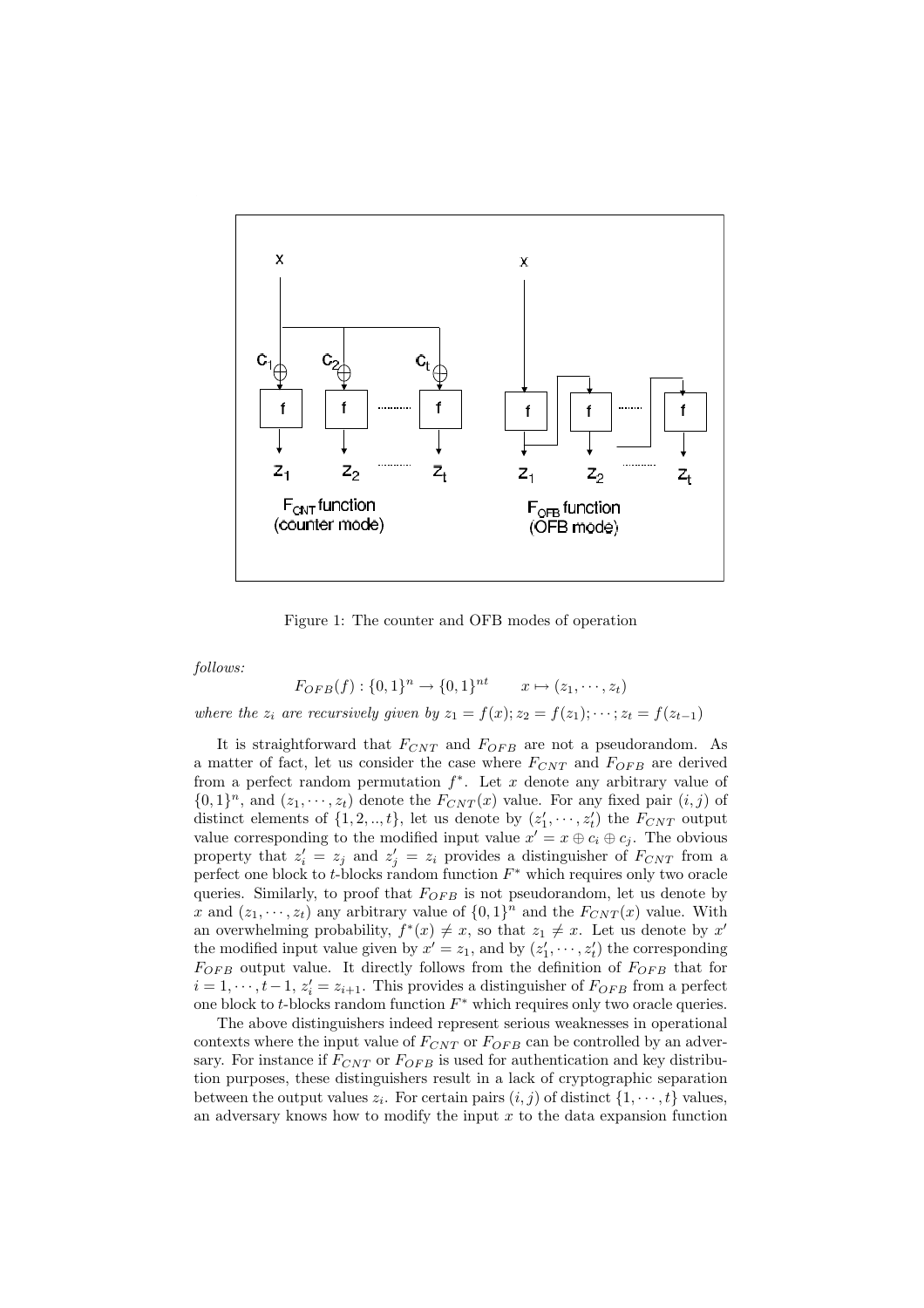

Figure 2: Milenage

in order for the *i*-th output corresponding to the modified input value  $x'$ , which may for instance represent a publicly available authentication response), to provide her with the j-th output corresponding to the input value x, which may for instance represent an encryption key.

### **3.2 Modified counter mode: the MILENAGE construction**

Figure 2 represents the example UMTS authentication and key distribution algorithm MILENAGE [Mi00]. Its overall structure consists of 6 invocations of a 128-bit blockcipher  $E_K$ , e.g. AES associated with a 128-bit subscriber key K. In Figure 2,  $c_0$  to  $c_4$  represent constant 128-bit values, and  $r_0$  to  $r_5$  represent rotation amounts (comprised between 0 and 127) of left circular shifts applied to intermediate 128-bit words.  $OP_C$  represents a 128-bit auxiliary (operator customisation) key.

MILENAGE allows to derive four output blocks  $z_1$  to  $z_4$  (which respectively provide an authentication response, an encryption key, a message authentication key, and a one-time key used for masking plaintext data contained in the authentication exchange) from an input block  $x$  representing a random authentication challenge. It also allows to derive a message authentication tag  $z_0$  from the  $x$  challenge and a 64-bit input word  $y$  (which contains an authentication sequence number and some additional authentication management data) using a close variant of the CBC MAC mode of  $E_K$ . The security of the MAC function providing  $z_0$ , the independence between  $z_0$  and the other output values are outside of the scope of this paper. Some analysis of these features can be found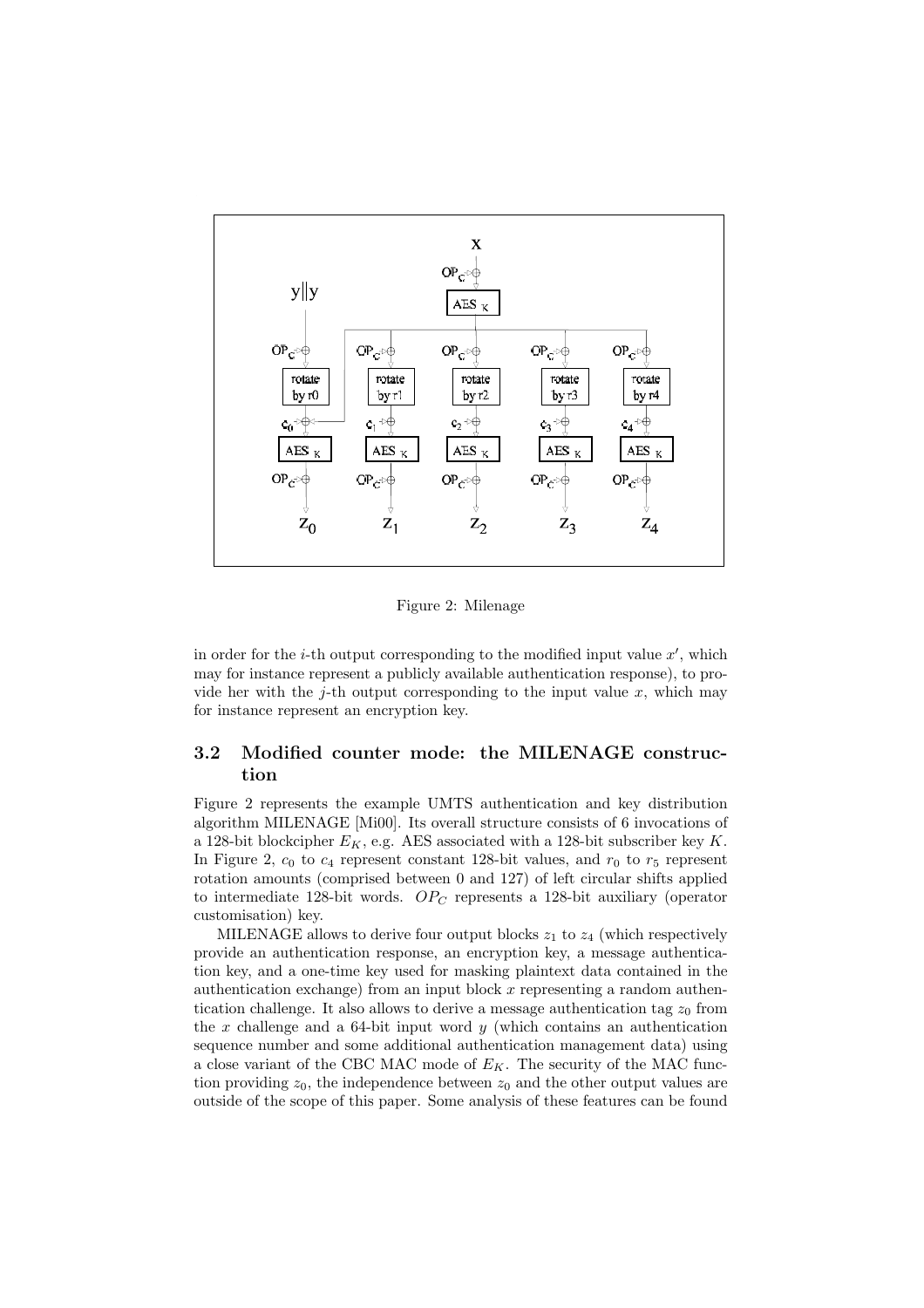

Figure 3: The MILENAGE modified counter mode construction

in the MILENAGE design and evaluation report [Mi00]. Let us also ignore the involvement of the OPc constant, and let us focus on the structure of the one block to t block construction allowing to derive the output blocks  $z_1$  to  $z_4$  from the input block  $x$ . This construction consists of a prewhitening computation, using  $E_K$ , of an intermediate block y, followed by applying to y a slight variant (involving some circular rotations) of the counter mode construction.

More formally, given any random permutation f over  $\{0,1\}^n$ , the 1 block to t blocks function  $F_{MIL}(f)$  associated with the MILENAGE construction is defined as follows (cf Figure 3):

$$
F_{MIL}(f) : \{0,1\}^n \to \{0,1\}^{nt} \qquad x \mapsto (z_1, \dots, z_t)
$$
  
where  $z_k = f(rot(f(x), r_k) \oplus c_k)$  for  $k = 1$  to t

A detailed statement and proof of the pseudorandomness of the MILENAGE construction are given in Theorem 2 in the next Section. Theorem 2 confirms, with slightly tighter indistinguishability bounds, the claim concerning the pseudorandomness of this construction stated (without the underlying proof) in the MILENAGE design and evaluation report [Mi00].

### **3.3 Modified OFB construction**

Figure 4 represents a one block to  $t$  blocks mode of operation of an  $n$ -bit permutation  $f$  which structure consists of a prewhitening computation of  $f$  providing an intermediate value  $y$ , followed by an OFB expansion of  $y$ .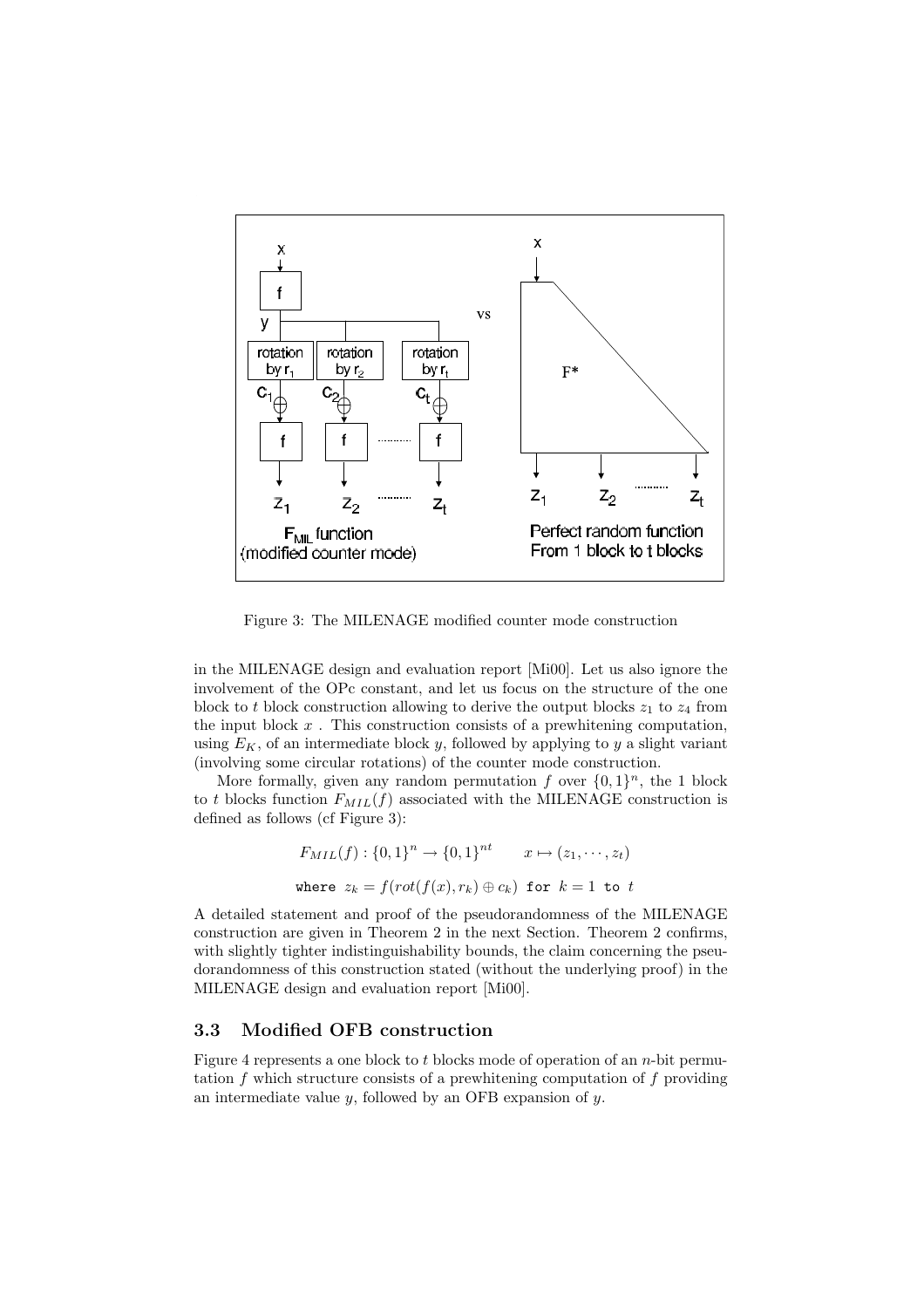

Figure 4: The modified OFB mode of operation

More formally, the  $F_{MOFB}(f)$  expansion function associated with the modified OFB construction of Figure 4 is defined as follows:

$$
F_{MOFB}(f): \{0,1\}^n \to \{0,1\}^{nt} \qquad x \mapsto (z_1, \dots, z_t)
$$
  
where  $z_1 = f((f(x))$  and  $z_k = f(f(x) \oplus z_{k-1})$  for  $k = 2$  to t

A short proof of the pseudorandomness of this modified OFB construction is given in Section 5 hereafter.

It is worth noticing that the construction of the above modified OFB mode operation is identical to the one of the ANSI X9.17 PRG mode of operation introduced by Desai et al in [DHY02], so that the pseudorandomness proof (related the associated expansion function) provided in Section 5 is to some extent complementary to the pseudorandomness proof (related to the the associated state transition function) established in [DHY02]. The modified OFB mode of operation is also similar to the keystream generation mode of operation of the KASUMI blockcipher used in the UMTS encryption function f8 [Ka00], up to the fact that in the f8 mode, two additional precautions are taken: the key used in the prewhitening computation differs from the one in the rest of the computations, and in order to prevent collisions between two output blocks from resulting in short cycles in the produced keystream sequence, a mixture of the OFB and counter techniques is applied.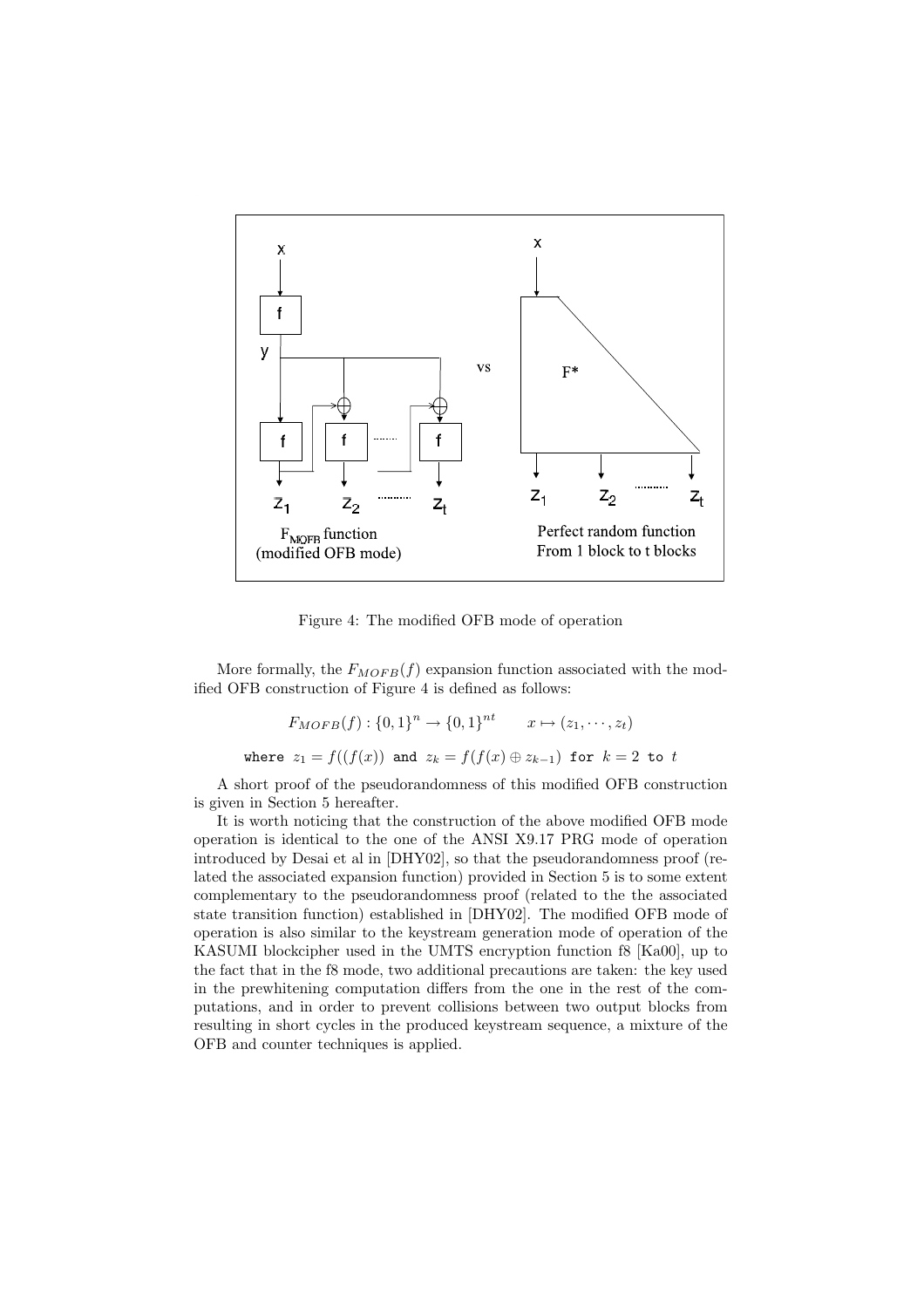## **4 Analysis of the modified counter mode used in MILENAGE**

In this Section we proof that if some conditions on the constants  $c_k, k \in \{1 \cdots t\}$ and  $r_k, k \in \{1 \cdots t\}$  encountered in the MILENAGE construction of Section 3 are satisfied, then the one block to t blocks expansion function  $F_{MIL}(f*)$  resulting from applying this construction to the perfect random one-block permutation  $f^*$  is indistinguishable from a perfect random function of  $F_{n,tn}$ , even if the product of t and the number of queries  $q$  is large.

In order to formulate conditions on the constants  $c_k$  and  $r_k$ , we need to introduce some notation:

- the left circular rotations of a *n*-bit word w by r bits is denoted by  $rot(w, r)$ . Rotation amounts (parameter r) are implicitly taken modulo  $\overline{n}$ .
- for any  $GF(2)$ -linear function  $L: \{0,1\}^n \mapsto \{0,1\}^n$ ,  $Ker(L)$  and  $Im(L)$ respectively denote the kernel and image vector spaces of L.

With the above notation, these conditions can be expressed as follows:

$$
\forall k, l \in \{1 \cdots t\} k \neq l \Rightarrow (c_k \oplus c_l) \notin Im(L)
$$
  
where  $L = rot(., r_k) \oplus rot(., r_l)$  (C)

The purpose of the above condition is to ensure that for any  $y \in \{0,1\}^n$ and any two distinct integers k and  $l \in \{1 \cdots t\}$ , the values  $rot(y, r_k) \oplus c_k$  and  $rot(y, r_l) \oplus c_l$  be distinct. If t is less than  $2^n$ , it is easy to find constants  $c_k$  and  $r_k$  satisfying condition (C) above. In particular, if one takes all  $r_k$  equal to zero. condition  $(C)$  boils down to requiring that the  $c_i$  constants be pairwise distinct.

**Theorem 2** *Let n be a fixed integer.* Denote by  $f^*$  *a perfect random permutation of*  $I_n$ . Let  $F = F_{MIL}(f^*)$  *denote the random function of*  $F_{n,tn}$  *obtained by applying the MILENAGE construction of Figure 3 to*  $f^*$ *, and*  $F^*$  *denote a perfect random function of*  $F_{n,t,n}$ . If the constants  $c_k$  and  $r_k$  ( $k = 1 \cdots t$ ) of the *construction satisfy condition* (C) *above, then for any distinguishing algorithm* A using any fixed number q of queries such that  $\frac{t^2q^2}{2^n} \leq \frac{1}{6}$  we have

$$
Adv_A(F, F^*) \le \frac{t^2q^2}{2^{n+1}}
$$

**Proof** Let us X denote the set of q-tuples  $\mathbf{x} = (x^1, \dots, x^q)$  of pairwise distinct  $I_n$  values and Z denote the set of q-tuples  $\mathbf{z} = (z^1 = (z_1^1, \dots, z_t^1), z^2 =$  $(z_1^2, \dots, z_t^2), \dots, z_q^q = (z_1^q, \dots, z_t^q)$  of pairwise distinct  $I_{nt}$  values, such that the  $tq$  values  $z_1^1, \dots, z_t^1, \dots, z_1^q, \dots, z_t^q$  be pairwise distinct. We want to show that there exist positive real numbers  $\epsilon_1$  and  $\epsilon_2$  such that:

$$
|Z| > (1 - \epsilon_1)|I_{nt}|^q \qquad (i)
$$

and

$$
\forall \mathbf{x} \in X \forall \mathbf{z} \in ZPr[x \xrightarrow{F} z] \ge (1 - \epsilon_2) \cdot \frac{1}{|I_{nt}|^q}
$$
 (ii)

so that that Theorem 1 can be applied.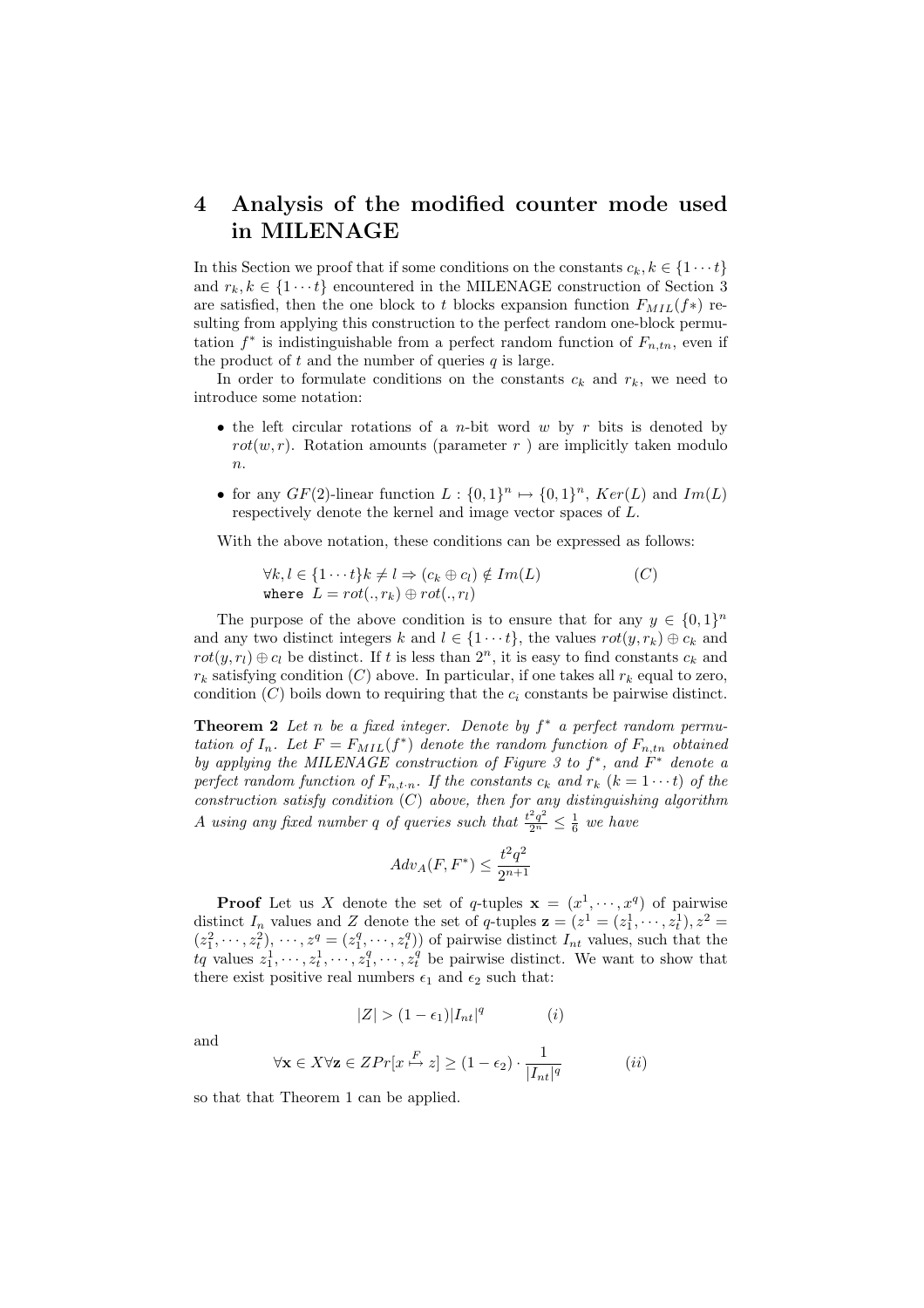We have

$$
\frac{|Z|}{|I_{nt}|^q} = \frac{2^n \cdot (2^n - 1) \cdots (2^n - tq + 1)}{2^{nqt}}
$$
  
=  $1 \cdot (1 - \frac{1}{2^n}) \cdots (1 - \frac{qt - 1}{2^n})$   
 $\geq 1 - \frac{1}{2^n} \cdot (1 + 2 + \cdots + (qt - 1))$ 

Since  $\frac{1}{2^n}$   $(1+2+\cdots+(qt-1)=\frac{(qt-1)qt}{2^{n+1}}\leq \frac{q^2t^2}{2^{n+1}}$ , we have  $|Z|>(1-\epsilon_1)|I_{nt}|^q$ , with  $\epsilon_1 = \frac{q^2 t^2}{2^{n+1}}$ .

Let us now show that for any fixed q-tuple of  $I_n$  values  $\mathbf{x} \in X$  and any q-tuple of  $I_{nt}$  values  $\mathbf{z} \in Z$ , we have  $Pr[\mathbf{x} \stackrel{F}{\mapsto} \mathbf{z}] \ge \frac{1}{2^{ntq}}$ .

For that purpose, let us consider from now on any two fixed q-tuples  $\mathbf{x} \in X$ and  $z \in Z$ . Let us denote by Y the set of q-tuples of pairwise distinct  $I_n$  values  $\mathbf{y} = (y^1, ..., y^q)$ . We can partition all the possible computations  $\mathbf{x} \stackrel{F}{\mapsto} \mathbf{z}$  according to the intermediate value  $\mathbf{y} = (f^*(x^1), \dots, f^*(x^q))$  in the F computation.

$$
Pr[\mathbf{x} \stackrel{F}{\mapsto} \mathbf{z}] = \sum_{\mathbf{y} \in Y} Pr[\mathbf{x} \stackrel{f^*}{\mapsto} \mathbf{y} \land \forall i \in \{1..q\} \forall k \in \{1..t\} (rot(y^i, r_k) \oplus c_k) \stackrel{f^*}{\mapsto} z_k^i]
$$

Let us denote by  $Y'$  the Y subset of those values  $y$  satisfying the three following additional conditions, which respectively express the requirement that all the  $f^*$  input values encountered in the q F computations be pairwise distinct (first and second condition), and that all the  $f^*$  outputs encountered in the same computations be also pairwise distinct (third condition).

 $(I)$   $\forall i \in \{1..q\} \forall j \in \{1..q\} \forall k \in \{1..t\} x^i \neq rot(y^j, r_k) \oplus c_k$ 

$$
(II) \quad \forall i \in \{1..q\} \forall j \in \{1..q\} \forall k \in \{1..t\} \forall l \in \{1..t\}
$$
\n
$$
(i,k) \neq (j,l) \Rightarrow rot(y^i, r_k) \oplus c_k \neq rot(y^j, r_l) \oplus c_l
$$

$$
(III) \quad \forall i \in \{1..q\} \forall j \in \{1..q\} \forall k \in \{1..t\} y^i \neq z^j_k
$$

We have

$$
Pr[\mathbf{x} \stackrel{F}{\mapsto} \mathbf{z} \geq \sum_{\mathbf{y} \in Y'} Pr[\mathbf{x} \stackrel{f^*}{\mapsto} \mathbf{y} \land \forall i \in \{1..q\} \forall k \in \{1..t\} (rot(y^i, r_k) \oplus c_k) \stackrel{f^*}{\mapsto} z_k^i]
$$

However, if  $y \in Y'$ , Property 1 of Section 2 can be applied to the  $(t+1)q$  pairwise distinct  $f^*$  input values  $x^i, i \in \{1..q\}$  and  $rot(y^i, r_k) \oplus c_k, i \in \{1..q\}, k \in \{1..t\}$ and to the  $(t + 1)q$  distinct output values  $x^i, i \in \{1..q\}$  and  $z_k^i, i \in \{1..q\}, k \in$  $\{1..t\}$ , so that

$$
Pr[\mathbf{x} \stackrel{f^*}{\mapsto} \mathbf{y} \land \forall i \in \{1..q\} \forall k \in \{1..t\} (rot(y^i, r_k) \oplus c_k) \stackrel{f^*}{\mapsto} z_k^i] = \frac{(|I_n| - (t+1)q)!}{|I_n|} = \frac{(2^n - (t+1)q)!}{2^n}
$$

Therefore,  $Pr[\mathbf{x} \stackrel{F}{\mapsto} \mathbf{z}] \ge |Y'| \frac{(2^n - (t+1)q)!}{2^n!}$  (1)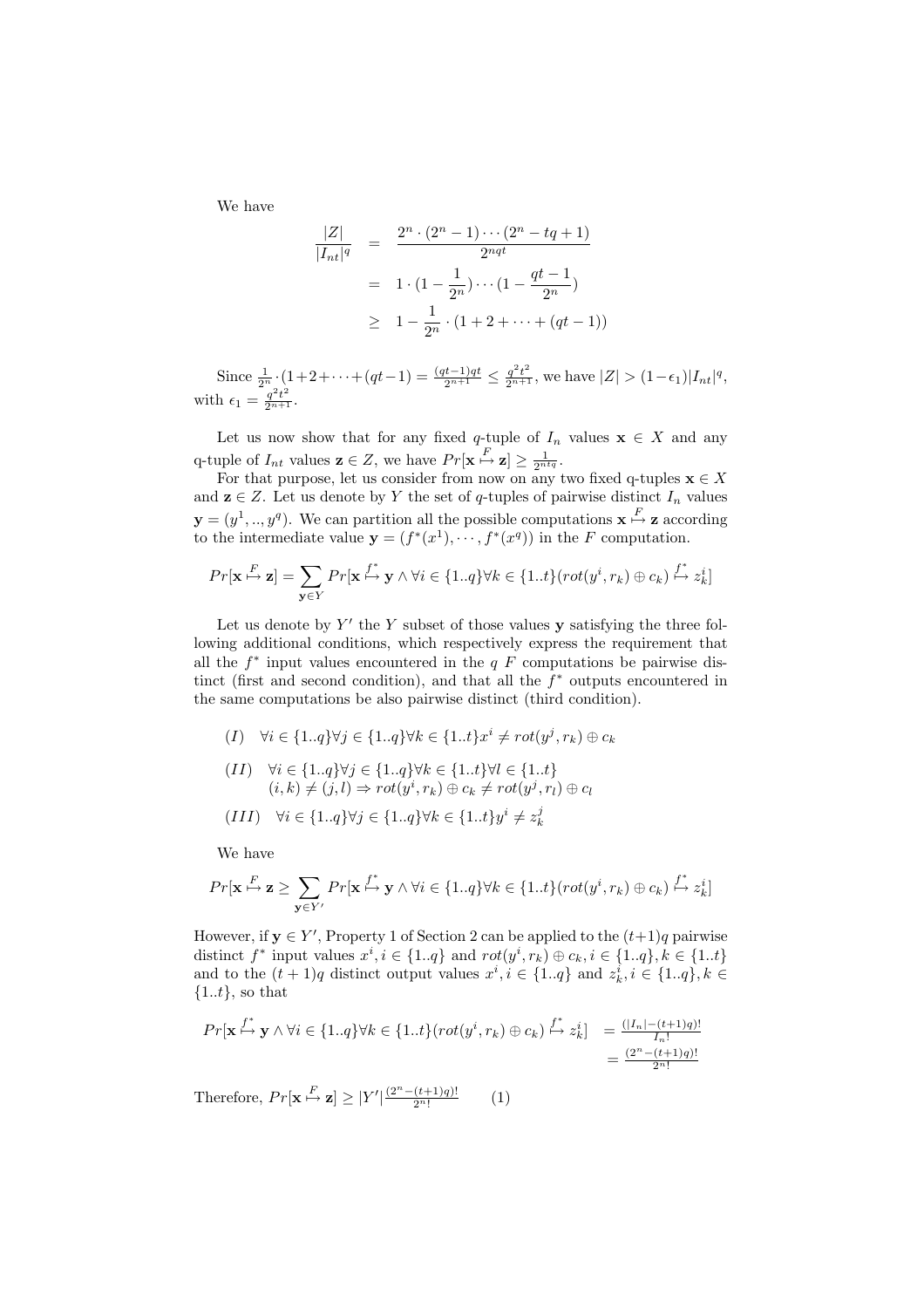A lower bound on  $|Y'|$  can be established, based on the fact that

$$
|Y| = \frac{2^n!}{(2^n - q)!} \qquad (2)
$$

and on the following properties:

- The fraction of **y** vectors of Y such that condition (I) is not satisfied is less than  $\frac{q^2t}{2^n}$  since for any fixed  $i \in \{1..q\}$ ,  $j \in \{1..q\}$  and  $k \in \{1..t\}$  the number of **y**  $\in$  Y q-tuples such that  $x^i = rot(y^j, r_k) \oplus c_k$  is  $(2^n - 1) \cdots (2^n - q + 1) =$  $\frac{|Y|}{2^n}$  and the set of the **y** vectors of Y such that condition (I) is not satisfied is the union set of these  $q^2t$  sets.
- The fraction of **y** vectors of Y such that condition (III) is not satisfied is less than  $\frac{q^2t}{2^n}$ , by a similar argument.
- $\bullet\,$  The fraction of  ${\bf y}$  vectors of  $Y$  such such that condition (II) is not satisfied is upper bounded by  $\frac{q(q-1)}{2} \cdot \frac{t(t-1)}{2} \cdot \frac{1}{2^n-1}$ . As a matter of fact, given any two distinct pairs  $(i, k) \neq (j, l)$  of  $\{1 \cdots q\} \times \{1 \cdots t\}$ , we can upper bound the number of **y** vectors of Y such that  $rot(y^i, r_k) \oplus c_k = rot(y^j, r_l) \oplus c_l$ by distinguishing the three following cases:

**case 1:**  $i = j$  and  $k \neq l$ . Since condition (C) on the constants involved in F is satisfied, there exists no **y** vector of Y such that  $rot(y^i, r_k) \oplus$  $c_k = rot(y^i, r_l) \oplus c_l$ . So case 1 does never occur.

**case 2:**  $i \neq j$  and  $k = l$ . For any **y** vector of Y,  $y^i \neq y^j$ . But the  $rot(\cdot, r_k) \oplus c_k \text{ GF}(2)$ -affine mapping of  $I_n$  is one to one. Thus,  $rot(y^i, r_k) \oplus$  $c_k \neq rot(y^j, r_k) \oplus c_k$ . In other words, case 2 does never occur.

**case 3:**  $i \neq j$  and  $k \neq l$  The number of Y q-tuples such that  $rot(y^{i}, r_{k}) \oplus c_{k} = rot(y^{j}, r_{l}) \oplus c_{l}$  is  $2^{n} \cdot (2^{n} - 2) \cdot (2^{n} - 2) \cdot (2^{n} - 3) \cdots (2^{n} - 1)$  $q + 1$ ) =  $\frac{|Y|}{2^n - 1}$ .

Consequently, the set of **y** vectors of Y such such that condition (II) is not satisfied is the union set of the  $\frac{q(q-1)}{2} \cdot \frac{t(t-1)}{2}$  sets of cardinal  $\frac{|Y|}{2^{n-1}}$  considered in case 3, so that the fraction of **y** vectors of Y such such that condition (II) is not satisfied is upper bounded by  $\frac{q(q-1)}{2} \cdot \frac{t(t-1)}{2} \cdot \frac{1}{2^{n}-1}$ , as claimed before.

As a consequence of the above properties, the overall fraction of the Y vectors which do not belong to Y' is less than  $\frac{2q^2t}{2^n} + \frac{q(q-1)}{2} \cdot \frac{t(t-1)}{2} \cdot \frac{1}{2^{n-1}}$ , i.e.

$$
|Y'| \ge (1 - (\frac{2q^2t}{2^n} + \frac{q(q-1)}{2} \frac{t(t-1)}{2} \frac{1}{2^n - 1}))|Y| \qquad (3)
$$

Now (1) (2) and (3) result in the following inequality:

$$
Pr[x \stackrel{F}{\mapsto} z] \geq (1 - (\frac{2q^2t}{2^n} + \frac{q(q-1)}{2} \cdot \frac{t(t-1)}{2} \cdot \frac{1}{2^n - 1})) \cdot \frac{(2^n - (t+1)q)!}{(2^n - q)!}
$$

The  $\frac{(2^n-(t+1)q)!}{(2^n-q)!}$  term of the above expression can be lower bounded as follows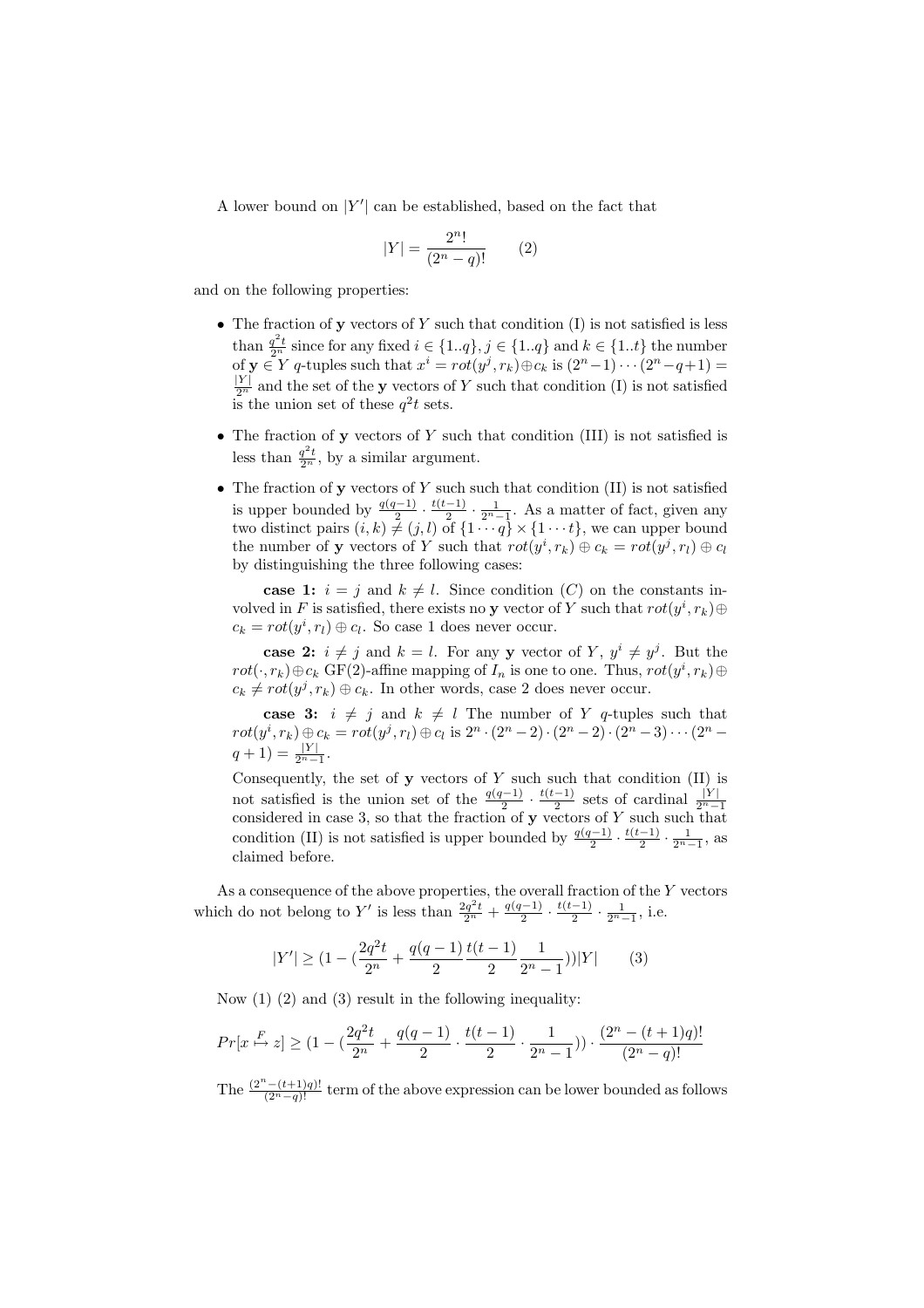$$
\frac{(2^{n} - (t+1)q)!}{(2^{n} - q)!} = \frac{1}{(2^{n} - q)(2^{n} - q - 1) \cdots (2^{n} - ((t+1)q - 1))}
$$
\n
$$
= \frac{1}{2^{ntq}} \cdot \frac{1}{(1 - \frac{q}{2^{n}}) \cdot (1 - \frac{q+1}{2^{n}}) \cdots (1 - \frac{(t+1)q-1}{2^{n}})}
$$
\n
$$
\geq \frac{1}{2^{ntq}} \cdot (1 + \frac{q}{2^{n}}) \cdot (1 + \frac{q+1}{2^{n}}) \cdots (1 + \frac{(t+1)q-1}{2^{n}})
$$
\n(due to the fact that if  $u < 1, \frac{1}{1-u} \geq 1+u$ )\n
$$
\geq \frac{1}{2^{ntq}} \cdot (1 + \frac{q}{2^{n}} + \frac{q+1}{2^{n}} + \cdots + \frac{(t+1)q-1}{2^{n}})
$$
\n
$$
= \frac{1}{2^{ntq}} (1 + tq \frac{(t+2)q-1}{2^{n}})
$$

Thus we have

$$
Pr[\mathbf{x} \xrightarrow{F} \mathbf{z}] \ge \frac{1}{2^{ntq}} (1 - (\frac{2q^2t}{2^n} + \frac{q(q-1)}{2} \cdot \frac{t(t-1)}{2} \cdot \frac{1}{2^n - 1})) \cdot (1 + tq \frac{(t+2)q - 1}{2^n})
$$
  
\n
$$
= \frac{1}{2^{ntq}} (1 + \varepsilon)(1 - \varepsilon')
$$
  
\nwhere  $\varepsilon \triangleq tq \frac{(t+2)q - 1}{2^n}$   
\nand  $\varepsilon' \triangleq \frac{2q^2t}{2^n} + \frac{q(q-1)}{2} \cdot \frac{t(t-1)}{2} \cdot \frac{1}{2^n - 1}$ 

Let us show that  $\varepsilon > \frac{4}{3}\varepsilon'$ . Due to the inequality  $\frac{1}{2^n-1} \leq \frac{2}{2^n}$ , we have

$$
\varepsilon' \le \frac{qt}{2^{n+1}}(qt + 3q - t + 1)
$$

On the other hand,  $\varepsilon$  can be rewritten

$$
\varepsilon=\frac{qt}{2^{n+1}}(2qt+4q-2)
$$

Therefore

$$
\begin{array}{rcl} \varepsilon-\frac{4}{3}\varepsilon' & \geq & \displaystyle\frac{qt}{2^{n+1}}(\frac{2}{3}qt+\frac{4}{3}t-\frac{10}{3}) \\ & \geq & 0 \text{ since } t\geq 2 \text{ and } q\geq & \mathrm{imply} \ (\frac{2}{3}qt+\frac{4}{3}t-\frac{10}{3})\geq 0 \end{array}
$$

Moreover, it is easy to see (by going back to the definition of  $\varepsilon$  and using the fact that  $t \geq 2$ ) that  $\varepsilon \leq \frac{2t^2q^2}{2^n}$ , so that the condition  $\frac{t^2q^2}{2^n} \leq \frac{1}{6}$  implies  $\varepsilon \leq \frac{1}{3}$ . The relations  $\varepsilon \geq \frac{4}{3}\varepsilon'$  and  $\varepsilon \leq \frac{1}{3}$  imply  $(1+\varepsilon)(1-\varepsilon') \geq 1$  As a matter of fact

$$
(1+\varepsilon)(1-\varepsilon') = 1+\varepsilon-\varepsilon'-\varepsilon\varepsilon'
$$
  
\n
$$
\geq 1+\varepsilon-\varepsilon'-\frac{\varepsilon'}{3}
$$
  
\n
$$
= 1+\varepsilon-\frac{4}{3}\varepsilon'
$$
  
\n
$$
\geq 1
$$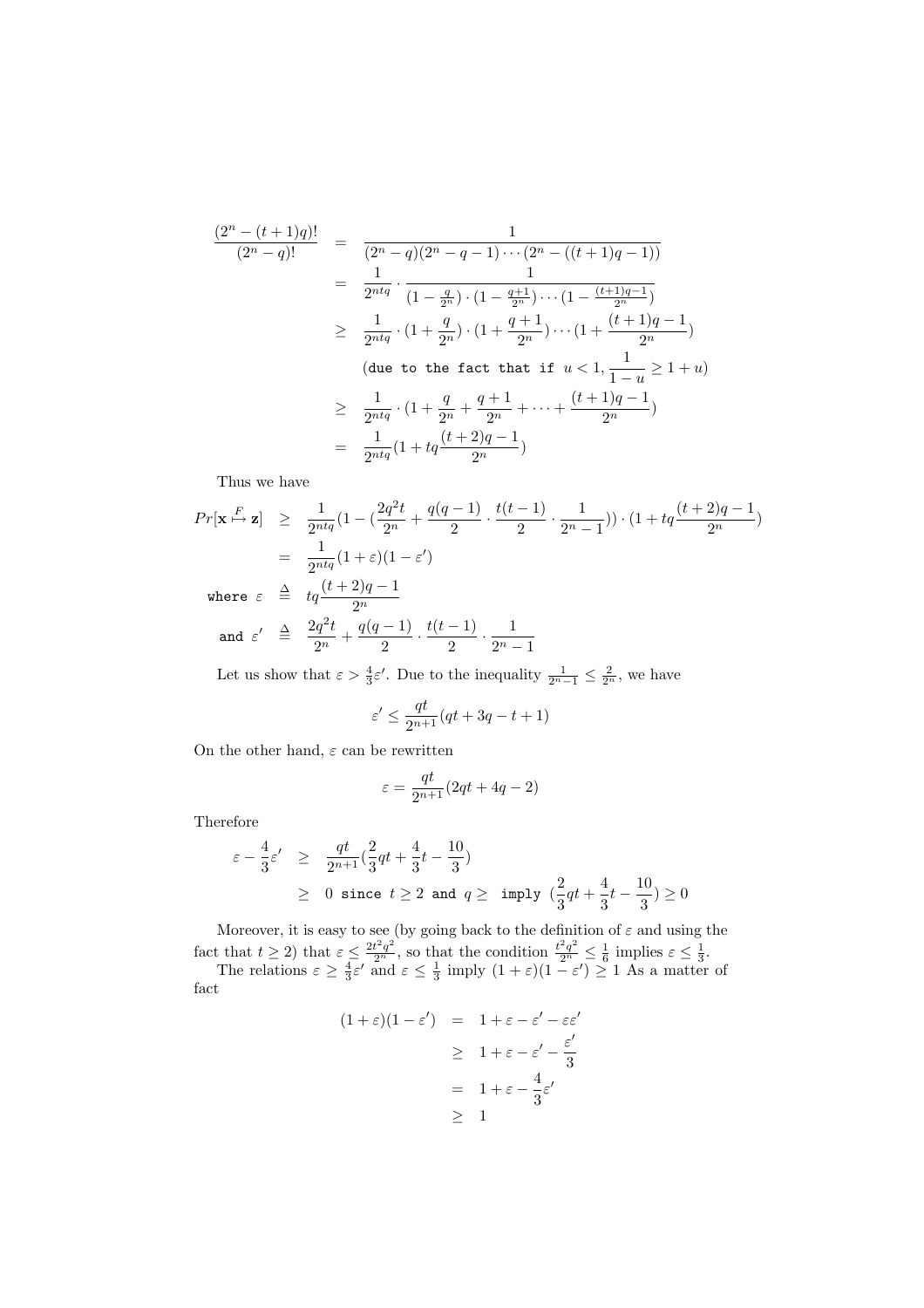Thus we have shown that  $Pr[\mathbf{x} \stackrel{F}{\mapsto} \mathbf{z}] \ge \frac{1}{2^{ntq}}$ .

We can now apply Theorem 1 with  $\epsilon_1 = \frac{q^2 t^2}{2^{2n+1}}$  and  $\epsilon_2 = 0$ , so that we obtain the upper bound

$$
Adv_A(F, F^*) \leq \frac{q^2t^2}{2^{n+1}} \qquad \quad \text{QED}
$$

The unconditional security result of Theorem 2 is easy to convert (using a standard argument) to a computational security analogue.

**Theorem 3** Let f denote any random permutation of  $I_n$ . Let  $F = F_{MIL}(f)$ *denote the random function of*  $F_{n,tn}$  *obtained by applying to* f *the MILENAGE construction of Figure 3 (where the constants*  $c_k$  *and*  $r_k$  ( $k = 1 \cdots t$ ) *are assumed to satisfy condition*  $(C)$ *). Let*  $F^*$  *denote a perfect random function of*  $F_{n,t,n}$ *. For any* q *number of queries such that*  $\frac{t^2q^2}{2^n} \leq \frac{1}{6}$ , *if there exists*  $\varepsilon > 0$  *such that for any testing algorithm* T with  $q(t + 1)$  queries and less computational resources *(e.g. time, memory, etc.) than any fixed finite or infinite bound* R *the advantage*  $Adv_T(f, f^*)$  *of* T *in distinguishing* f *from a perfect n*-bit random permutation  $f^*$  *be such that*  $Adv_T(f, f^*) < \varepsilon$ , then for any distinguishing algorithm A using q *queries and less computational resources than* R*,*

$$
Adv_A(F, F^*) < \varepsilon + \frac{t^2q^2}{2^{n+1}}
$$

**Proof** Let us show that if there existed a testing algorithm A capable to distinguish  $F_{MIL}(f)$  from a perfect random function  $F^*$  of  $F_{n,nt}$  with an advantage  $|p - p^*|$  better than  $\varepsilon + \frac{q^2 t^2}{2^{n+1}}$  using less computational resources than R, then there would exist a testing algorithm  $T$  allowing to distinguish  $f$  from a perfect random permutation with  $q(t + 1)$  queries and less computational resources than R with a distinguishing advantage better that  $\epsilon$ . The test T of a permutation  $\varphi$  would just consist in performing the test A on  $F_{MIL}(\varphi)$ . The success probability p' of the algorithm A applied to  $F(f^*)$  would be such that  $|p'-p^*| \leq \frac{q^2t^2}{2^{n+1}}$  (due to Theorem 2), and therefore, due to the triangular inequality  $|p - p'| + |p' - p^*| \ge |p - p^*|$ , one would have  $|p - p'| \ge \varepsilon$ , so that the advantage of T in distinguishing f from  $f^*$  would be at least  $\varepsilon$  QED.

The following heuristic estimate of the success probability of some simple distinguishing attacks against the MILENAGE mode of operation indicates that the  $q^{\frac{j}{2}t^2}$  bound obtained in Theorem 2 is very tight, at least in the case where the  $r_i$  rotation amounts are equal to zero. Let us restrict ourselves to this case. Let us consider a  $z = (z^1, \dots, z^q)$  q-tuple of  $F_{MIL}$  output value, where each  $z^i$  represents a *t*-tuple of distinct  $I_n$  values  $z_1^i, \dots, z_t^i$  Given any two distinct indexes *i* and *j*, the occurrence probability of a collision of the form  $z_k^i = z_l^j$ can be approximated (under heuristic assumptions) by  $\frac{t^2}{2^n}$ , so that the overall collision probability among the qt output blocks of  $F_{MIL}$  is about  $\frac{q(q-1)}{2} \frac{t^2}{2^n}$ . Moreover, each collision represents a distinguishing event with an overwhelming probability, due to the fact that  $z_k^i = z_l^j$  implies  $z_k^j = z_l^i$ . Thus the distinguishing probability given by this "attack" is less than (but close to)  $\frac{q^2t^2}{2^{n+1}}$ . This does not hold in the particular case where  $q = 1$ , but in this case then another statistical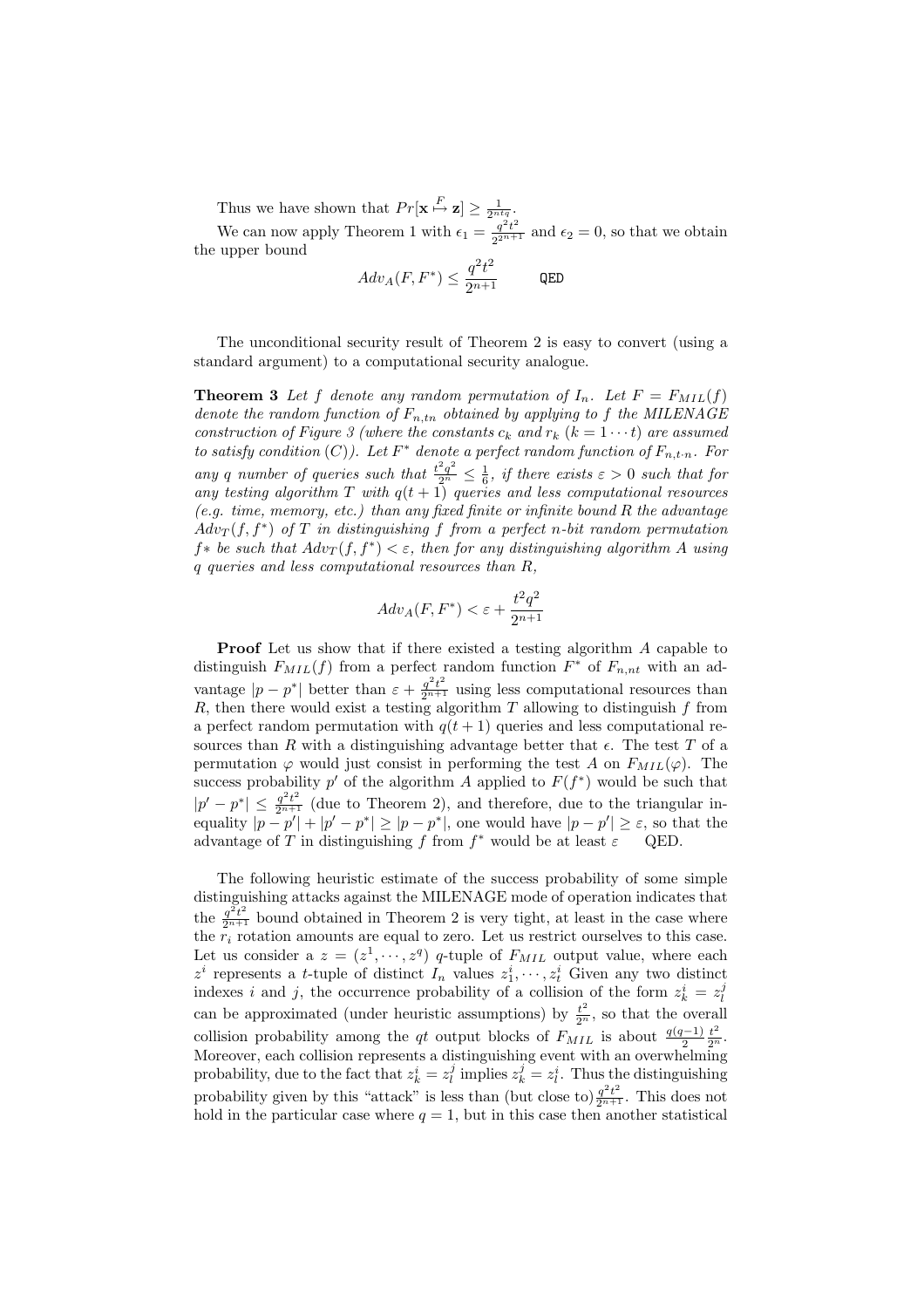bias, namely the fact that no collisions never occur among the  $t$  output blocks, provides a distinguishing property of probability about  $\frac{t(t-1)}{2^{n+1}}$ , which is again close to  $\frac{q^2t^2}{2^{n+1}}$ .

## **5 Analysis of the modified OFB mode of operation**

The following analogue of Theorem 2 above can be established for the modified OFB mode of operation (cf Figure 4) introduced in Section 3 .

**Theorem 4** *Let n be a fixed integer. Denote by*  $f^*$  *a perfect random permutation of*  $I_n$ . Let  $F = F_{MOFB}(f^*)$  *denote the random function of*  $F_{n,tn}$  *obtained by applying the modified construction of Figure 4 to*  $f^*$ *, and*  $F^*$  *denote a perfect random function of* <sup>F</sup>n,t·n*. For any distinguishing algorithm* <sup>A</sup> *using any fixed number of queries* q *such that*  $\frac{t^2q^2}{2^n} \leq 1$  *we have* 

$$
Adv_A(F, F*) \le \frac{7t^2q^2}{2^{n+1}}
$$

Proof sketch: the structure of the proof is the same as for the MILENAGE construction. We consider the same  $X$  and  $Z$  sets of  $q$ -tuples as in Section 4. As established in Section 4,  $|Z| \geq (1 - \epsilon_1)$ , where  $\epsilon_1 = \frac{q^2 t^2}{2^{n+1}}$ . For any fixed **x** ∈ X and **z** ∈ Z q-tuples of input and output values, it can be shown that  $Pr[\mathbf{x} \stackrel{F_{MOFB}(f*)}{\mapsto} \mathbf{z}] \ge \frac{1}{2^{ntq}}(1-\epsilon_2),$  with  $\epsilon_2 = \frac{3q^2t^2}{2^n}$ . We can now apply Theorem 1 with  $\epsilon_1 = \frac{q^2t^2}{2^{n+1}}$  and  $\epsilon_2 = \frac{3q^2t^2}{2^n}$ , so that we obtain the upper bound

$$
Adv_A(F,F*) \leq \frac{7q^2t^2}{2^{n+1}} \qquad \qquad \text{QED}
$$

### **6 Conclusion**

We have given some evidence that although "one-block-to-many" modes of operation of blockciphers are not as well known and systematically studied so far as "many-blocks-to-one" MAC modes, both kinds of modes are of equal significance for applications such as mobile communications security. We have given security proofs, in the Luby-Rackoff security paradigm, of two simple one to many blocks modes, in which all invocations of the underlying blockciphers involve the same key. We believe that the following topics would deserve some further research:

- systematic investigation of alternative one to many blocks modes, e.g. modes involving more than one key, or modes providing security "beyond the bithday paradox" ;
- formal proofs of security for hybrid modes of operation including an expansion function, for instance for the combination of the expansion function  $x \mapsto (z_1, z_2, z_3, z_4)$  and the message authentication function  $(x, y) \mapsto z_0$ provided by the complete MILENAGE construction.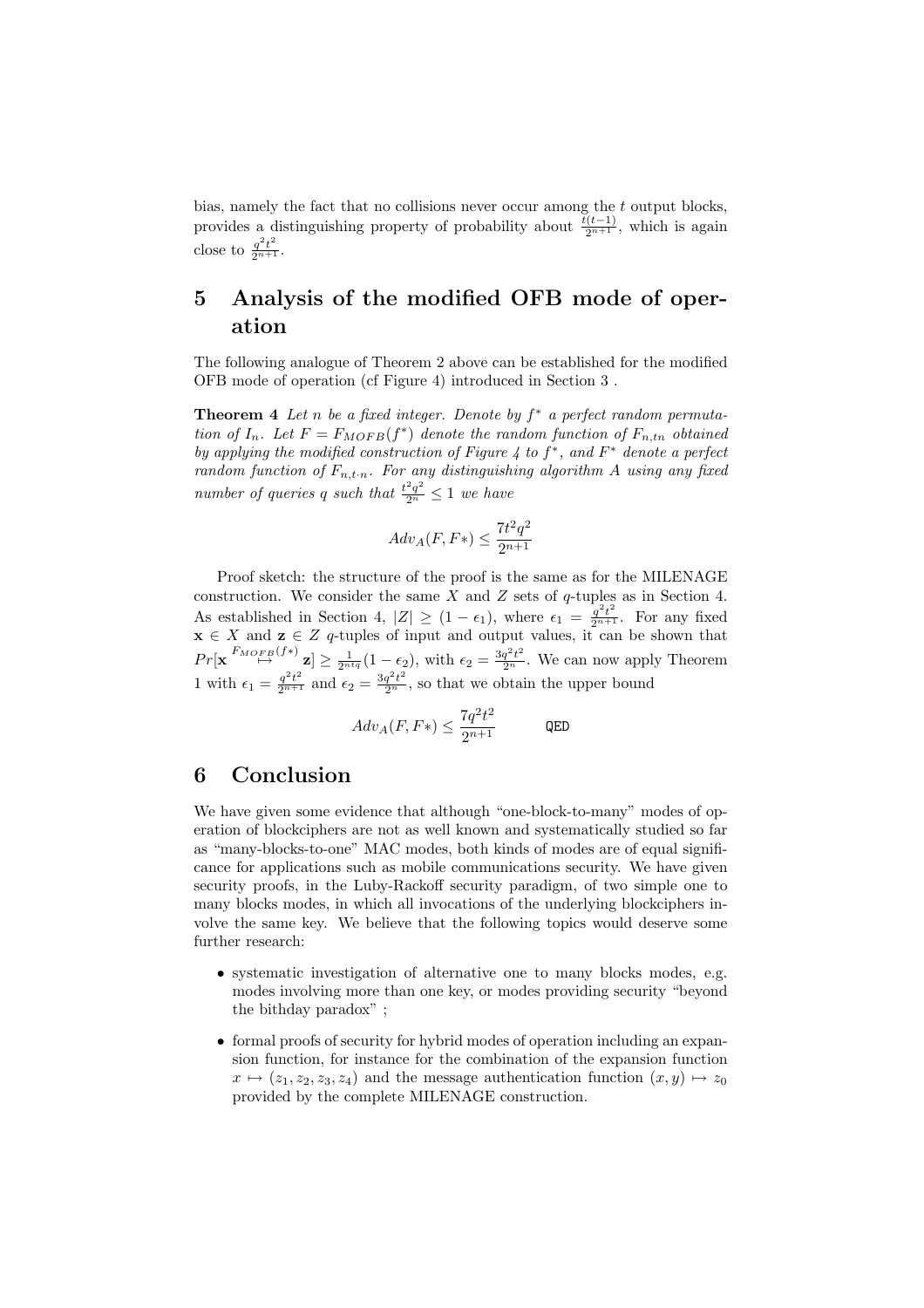## **Acknowledgements**

I would like to thank Steve Babbage, Diane Godsave and Kaisa Nyberg for helpful comments on a preliminary version of the proof of Theorem 2. I would also like to thank Marine Minier for useful discussions at the beginning of this work.

## **References**

- [BDJR97] M. Bellare, A. Desai, E. Jokipii, P. Rogaway, " A Concrete Security Treatment of Symmetric Encryption: Analysis of the DES Modes of Operation", Proceedings of 38th Annual Symposium on Foundations of Computer Science, IEEE, 1997.
- [BKR94] M. Bellare, J. Kilian, P. Rogaway, "The Security of Cipher Block Chaining". , Advances in Cryptology - CRYPTO'94, LNCS 839, p. 341, Springer-Verlag, Santa Barbara, U.S.A., 1994.
- [BM84] M. Blum, S. Micali, "How to Generate Cryptographically Strong Sequences of Pseudo-Random Bits" SIAM J. Comput. 13(4), p. 850-864, 1984
- [BR00] J. Black, P. Rogaway, "A Block-Cipher Mode of Operation for Parallelizable Message Authentication", Advances in Cryptology Eurocrypt 2002, Lecture Notes in Computer Science, Vol. 2332, Springer-Verlag, pp. 384397, 2002.
- [DHY02] A. Desai, A. Hevia, Y. Yin, "A Practice-Oriented Treatment of Pseudorandom Number Generators", Eurocrypt 2002, Lecture Notes in Computer Science, Vol. 2332, Springer-Verlag, 2002.
- [EJ02] P. Ekdahl, T. Johansson, "A new version of the stream cipher SNOW", proceedings of SAC'02.
- [GL89] O.Goldreich, L.Levin, "A hard-core predicate for all one-way functions", Proc. ACM Symp. on Theory of Computing, pp. 25-32, 1989
- [HCCJ02] S. Halevi, D. Coppersmith, C.S. Jutla,"Scream: A Software-Efficient Stream Cipher", Advances in Cryptology - FSE 2002, p. 195-209, Springer Verlag, 2002.
- [HN00] J. Hastad and M. Näslund, "BMGL: Synchronous Keystream Generator with Provable security", Revision March 6, 2001) and "A Generalized Interface for the NESSIE Submission BGML", March 15, 2002, available at http://www.cosic.esat.kuleuven.ac.be/nessie/
- [JJV02] E. Jaulmes, A. Joux, F. Valette, " On the Security of Randomized CBC-MAC Beyond the Birthday Paradox Limit: A New Construction.", Advances in Cryptology - FSE 2002, p. 237-251, Springer Verlag, 2002, and iacr eprint archive 2001/074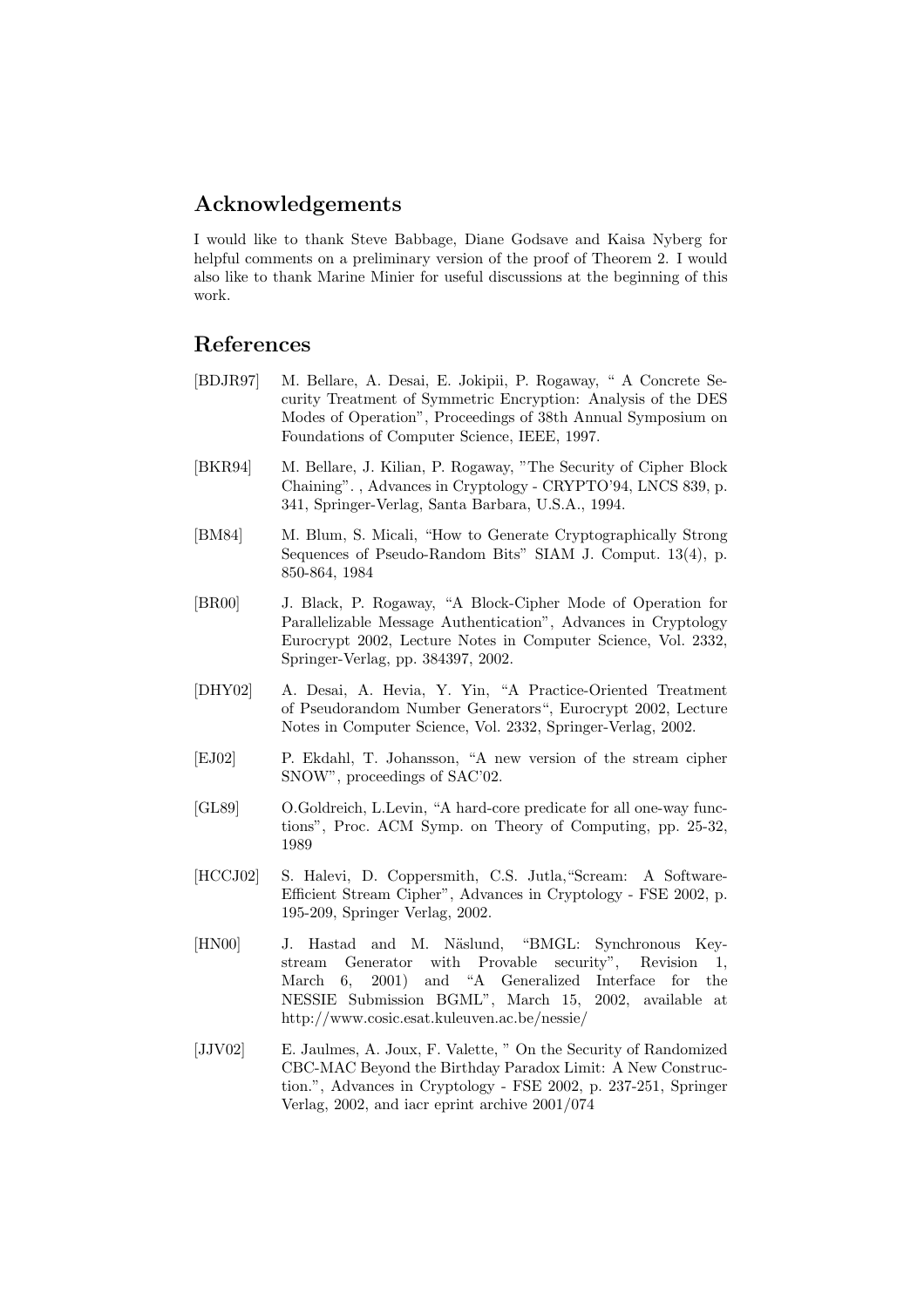- [Ka00] 3rd Generation Partnership Project Specification of the 3GPP confidentiality and integrity algorithms ; Document 2 (TS 35.202): KASUMI algorithm specification ; Document 1:TS 35.201 f8 and f9 specifications ; Docment TR 33.904: Report on the Evaluation of 3GPP Standard Confidentiality and Integrity Algorithms, available at http://www.3gpp.org
- [LR88] M. Luby, C. Rackoff, "How to Construct Pseudorandom Permutations from Pseudorandom Function", Siam Journal on Computing , vol. 17, p. 373, 1988.
- [Ma92] U. Maurer, "A Simplified and generalised treatment of Luby-Rackoff Pseudo-random Permutation Generators", Advances in Cryptology - Eurocrypt'92, LNCS 658 , p. 239, Springer Verlag, 1992.
- [Mi00] 3rd Generation Partnership Project Specification of the MILE-NAGE algorithm set: An example algorithm Set for the 3GPP Authentication and Key Generation functions f1, f1\*, f2, f3, f4, f5 and f5\* - Document 2 (TS 35.206): Algorithm specification ; Document 5 (TR 35.909): Summary and results of design and evaluation, available at http://www.3gpp.org
- [Pa91] J. Patarin, "Etude de Générateurs de Permutation Basés sur le Schéma du D.E.S.", Phd. Thesis, University of Paris VI, 1991.
- [Pa92] J. Patarin, "How to Construct Pseudorandom and Super Pseudorandom Permutations from One Single Pseudorandom Function", Advances in Cryptology - Eurocrypt'92, LNCS 658 , p. 256, Springer Verlag, 1992.
- [PR00] E. Petrank, C. Rackoff,"CBC MAC for Real-Time Data Sources", Journal of Cryptology 13(3), p. 315–338, 2000
- [RC98] P. Rogaway, D. Coppersmith, "A Software-Optimized Encryption Algorithm", Journal of Cryptology 11(4), p. 273-287, 1998
- [Va98] S. Vaudenay, "Provable Security for Block Ciphers by Decorrelation", STACS'98, Paris, France,Lecture Notes in Computer Science No. 1373, p. 249-275, Springer-Verlag, 1998.
- [Va99] S. Vaudenay, "On Provable Security for Conventional Cryptography", Proc. ICISC'99, invited lecture.

### **Appendix: A short proof of Theorem 1**

Let us restrict ourselves to the case of any fixed deterministic algorithm A which uses  $q$  adaptively chosen queries (the generalization to the case of a probabilistic algorithm is easy).

A has the property that if the q-tuple of outputs encountered during an A computation is  $y = (y^1, \dots, y^q)$ , the value of the q-tuple  $x = (x^1, \dots, x^q)$  of query inputs encountered during this computation is entirely determined. This